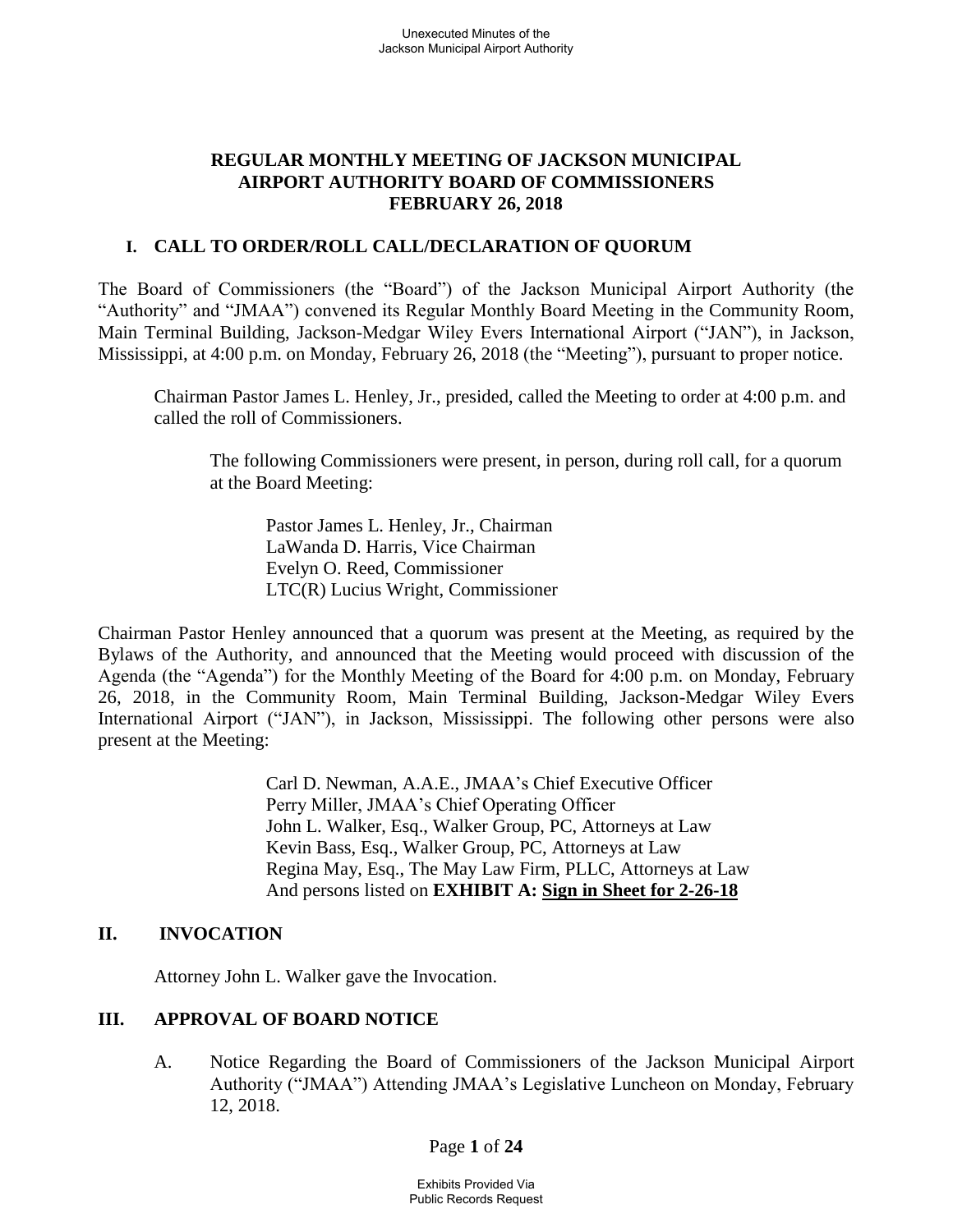#### **RESOLUTION CY-2018-12**

### **APPROVAL OF THE NOTICE OF THE JMAA BOARD OF COMMISSIONERS ATTENDING JMAA'S LEGISLATIVE LUNCHEON ON MONDAY FEBRUARY 12, 2018 AT THE JACKSON-MEDGAR WILEY EVERS INTERNATIONAL AIRPORT AT 11:30 A.M.**

After discussion and review, and upon the motion made by Commissioner Reed, seconded by Vice Chairman Harris, and approved by the unanimous vote, the following resolution was made and entered.

**RESOLVED**, that the Board hereby approves the Notice of the Board of Commissioners attending JMAA's Legislative Luncheon on Monday, February 12, 2018, at the Jackson-Medgar Wiley Evers International Airport at 11:30 A.M.

Yeas: Harris, Henley, Reed, Wright Nays: None Abstentions: None

February 26, 2018

#### **IV. APPROVAL AND EXECUTION OF MINUTES**

- A. Recessed Regular Work Session of the Board of Commissioners, January 18, 2018.
- B. Resumed Regular Work Session and Regular Meeting of the Board of Commissioners, January 22, 2018.

#### **RESOLUTION CY-2018-13**

### **APPROVAL OF THE JANUARY 18, 2018 RECESSED REGULAR WORK SESSION MINUTES AND THE JANUARY 22, 2018 COMBINED RESUMED REGULAR WORK SESSION AND REGULAR BOARD MEETING MINUTES**

After discussion and review and upon the motion made by Commissioner Reed, seconded by Vice Chairman Harris, the Minutes of the Recessed Regular Work Session, February 22, 2018 and the Combined Resumed Regular Work Session and Regular Board Meeting Minutes, January 22, 2018, were approved by unanimous vote of the Commissioners, and the following resolution was made and entered.

**RESOLVED**, that the Board hereby approves the Minutes of the Recessed Regular Work Session, January 18, 2018, and the Combined Resumed Regular Work Session and Board Meeting, January 22, 2018, Minutes as presented, and directs that said Minutes be filed in the appropriate Minute Book and Records of the Authority.

> Page **2** of **24** Exhibits Provided Via Public Records Request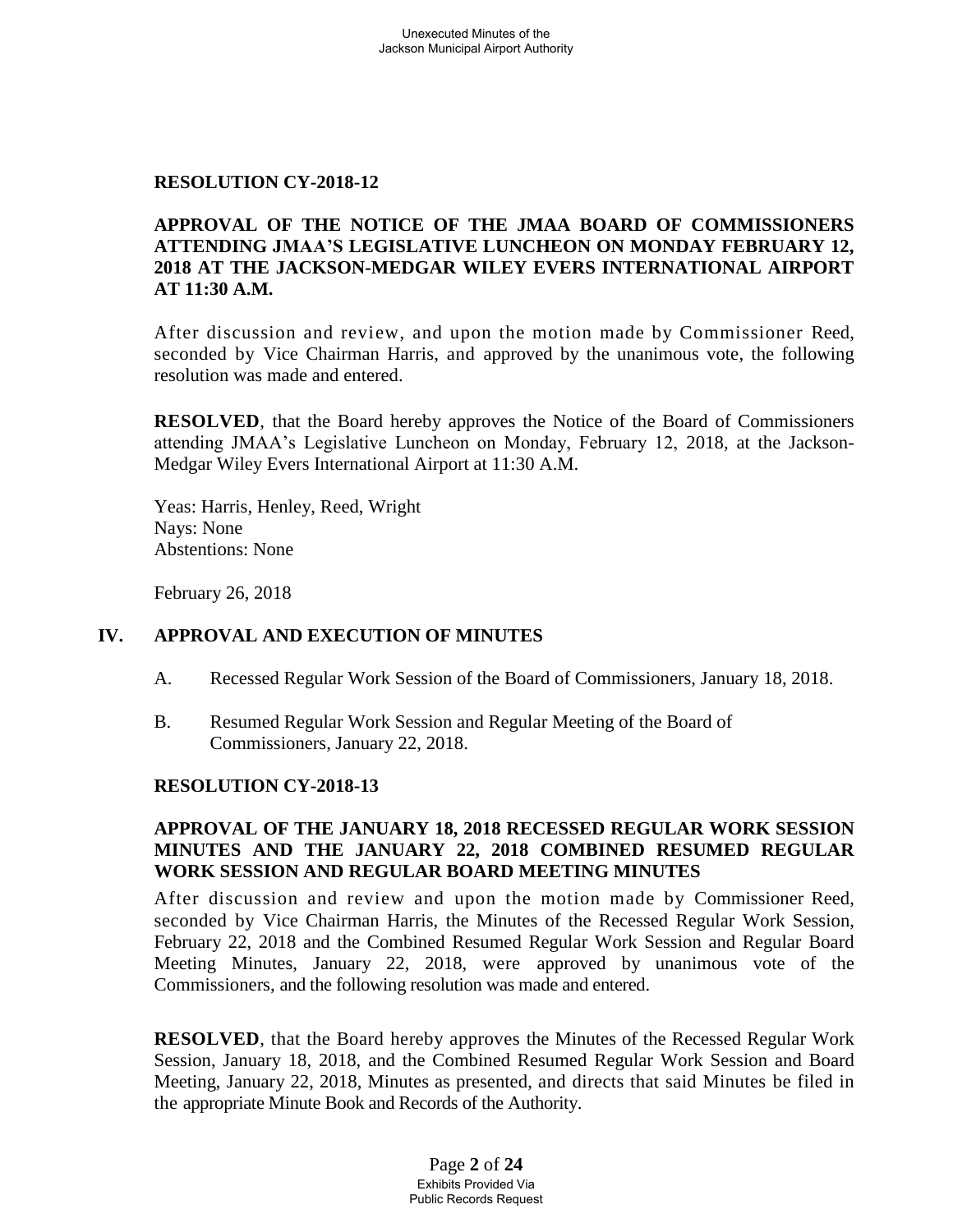Yeas: Harris, Henley, Reed, Wright Nays: None Abstentions: None

February 26, 2018

# **V. PUBLIC COMMENTS**

None.

# **VI. REPORTS**

### **A. Report from the Chairman**

Chairman Pastor Henley announced to everyone in attendance "Admit to stay legit."

He then recognized Mr. Carl D. Newman, CEO, to present his reports.

### **B. Chief Executive Officer**

| <b>Airport Project Manager Summary, Period Ending</b> |
|-------------------------------------------------------|
|                                                       |

**2. Airport Activity Statistics Report, Period Ending January 31, 2018..………………………………………..………....Page 18**

Mr. Newman recognized Ms. Ana Kimball, JMAA's new Executive Assistant, and she addressed the Board.

Ms. Kimball introduced herself to the Board of Commissioners and expressed that she is excited about working for JMAA.

# **C. Attorney**

 $\overline{a}$ 

1. Attorney Walker informed the Board that drafts of the Resolutions honoring and commending former Commissioners Bishop Jeffrey A. Stallworth and Vernon W. Hartley are ready for adoption by the Board.

# **RESOLUTION CY-2018-14**

# **RESOLUTION ADOPTING RESOLUTIONS HONORING AND COMMENDING FORMER COMMISSIONERS BISHOP JEFFREY A. STALLWORTH AND**

Page **3** of **24**

 $1$  The page numbers herein are the page numbers contained in the Meeting Packet which is attached as an Exhibit to the February 26, 2018 Regular Board Meeting Minutes.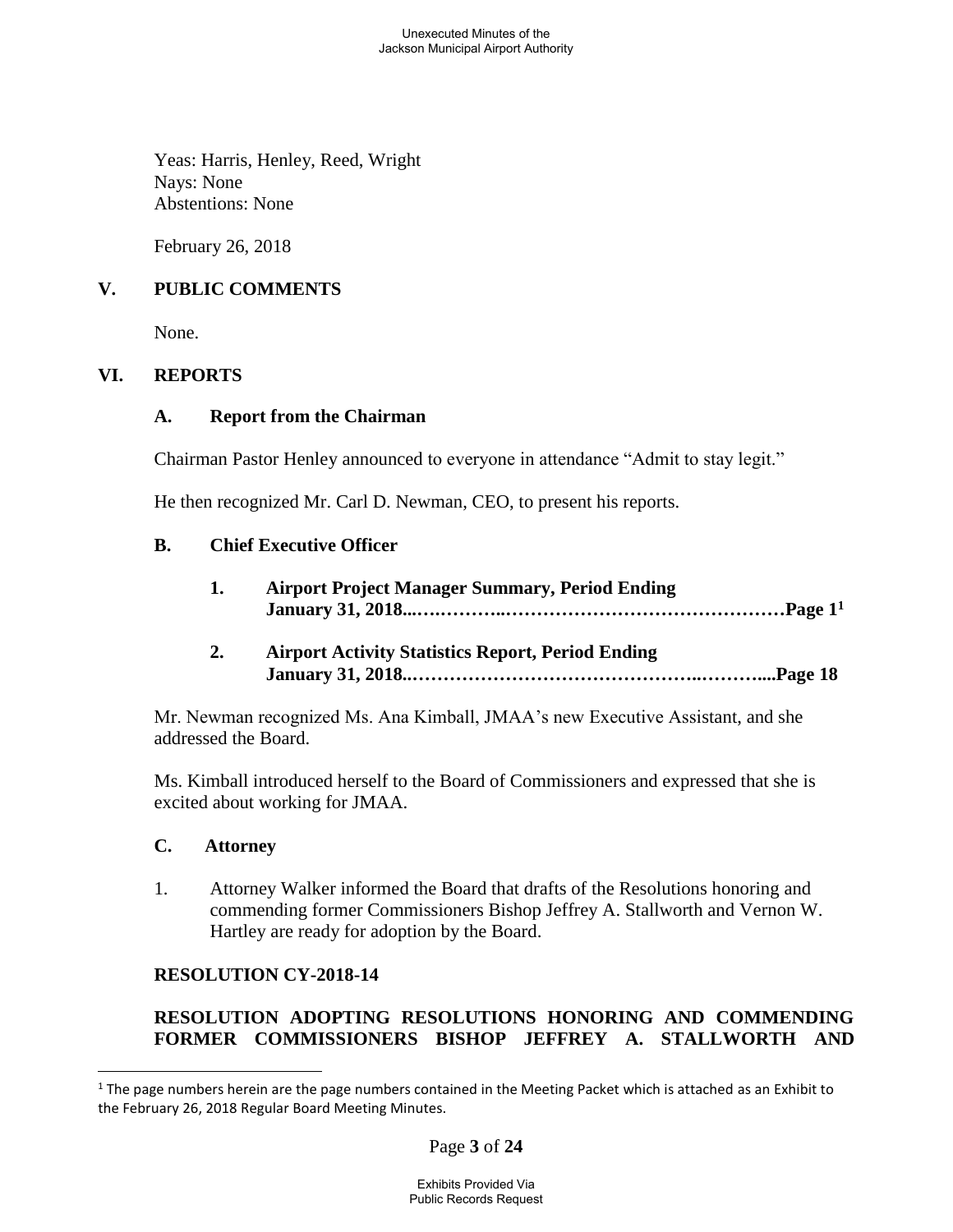# **VERNON W. HARTLEY**

Upon motion by Commissioner Reed, seconded by Commissioner LTC(R) Wright, the following **RESOLUTION** was made and approved by unanimous vote.

**WHEREAS,** the Board of Commissioners ("Board") of the Jackson Municipal Airport Authority ("JMAA") desires to honor and commend, recognize the exemplary service, devotion of time, and tireless work of former Commissioners Bishop Jeffrey A. Stallworth and Vernon W. Hartley; and

**WHEREAS,** the Board has considered adopting Resolutions honoring and commending former Commissioners Bishop Jeffrey A. Stallworth and Vernon W. Hartley.

**IT IS, THEREFORE, RESOLVED** that the Board adopts the following:

(i)

# **RESOLUTION HONORING AND COMMENDING MR. VERNON W. HARTLEY, SR.**

### **RESOLUTION HONORING AND COMMENDING MR. VERNON W. HARTLEY, SR. FOR HIS SERVICE TO THE BOARD OF COMMISSIONERS OF THE JACKSON MUNICIPAL AIRPORT AUTHORITY FROM 2013-2017**

**WHEREAS**, the Jackson Municipal Airport Authority was created by the City of Jackson, Mississippi, in accordance with Mississippi law, to operate Jackson-Medgar Wiley Evers International Airport in Rankin County and Hawkins Field in Hinds County, Mississippi; and

**WHEREAS**, the Jackson Municipal Airport Authority is governed by a Board of Commissioners, each member of which is appointed by the Mayor of the City of Jackson, Mississippi, and confirmed by the City Council of the City of Jackson; and

**WHEREAS**, having been appointed in November of 2013 by the Mayor of the City of Jackson, Mississippi and confirmed by the City Council of the City of Jackson, Mississippi, Commissioner Vernon W. Hartley, Sr. served on the Board of Commissioners of the Jackson Municipal Airport Authority up until August 2017; and

**WHEREAS**, Mr. Hartley served as Vice Chairman of the Board of Commissioners of the Jackson Municipal Airport Authority from October 2015 until September 2016, and during that period, provided exemplary leadership and vision to the Board of Commissioners and the Jackson Municipal Airport Authority; and

**WHEREAS**, during his service on the Board of Commissioners of the Jackson Municipal Airport Authority, Mr. Hartley was voted by ACI-NA Commissioner Committee Leadership as the Member A-Large representative and served as a liaison to the Environmental Affairs

> Page **4** of **24** Exhibits Provided Via Public Records Request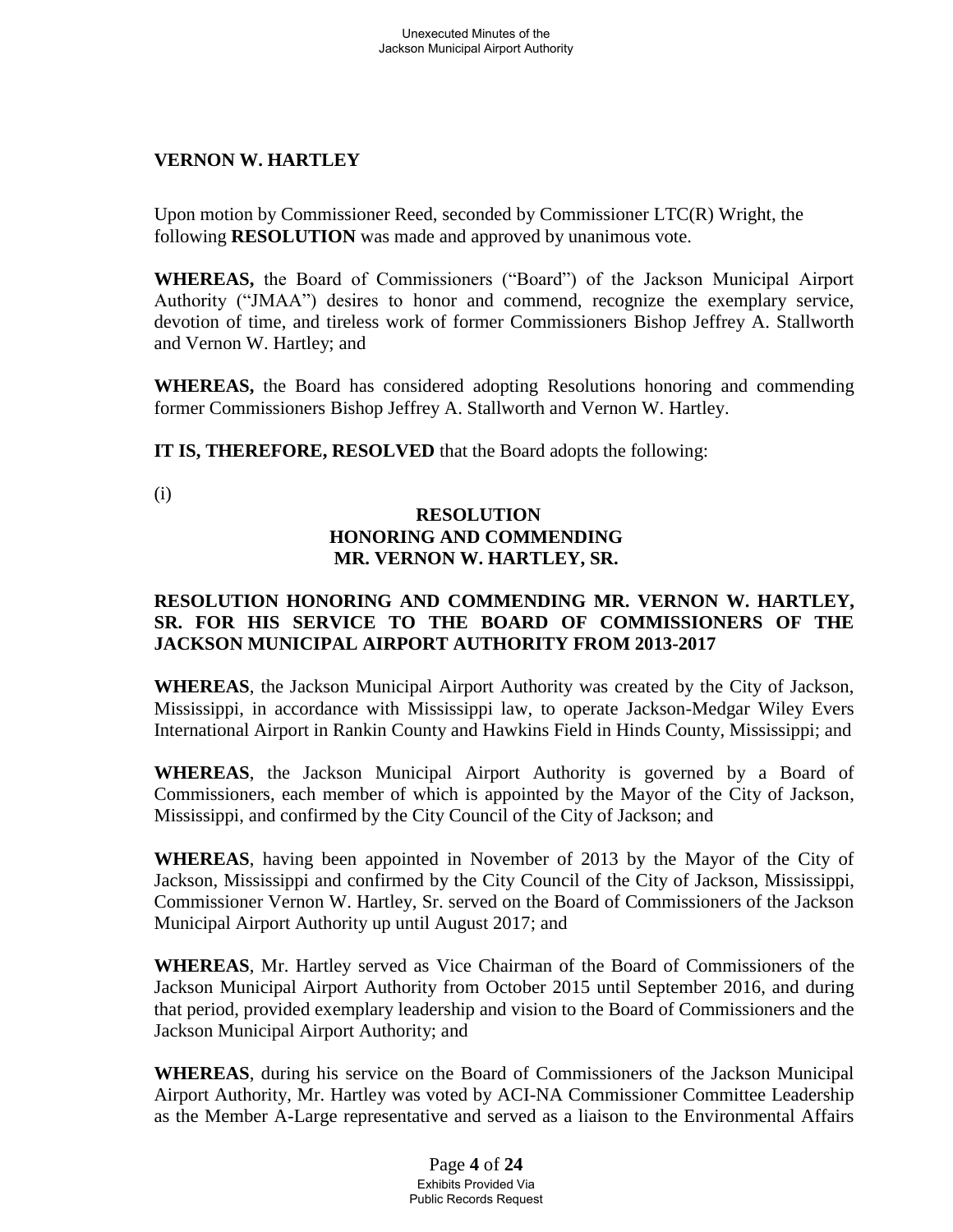Committee where he devoted time, energy and tirelessly worked to shape policies governing the environment at all airports. He engaged with other airports to develop initiatives and learn best practices as to safety, security, and customer service at JMAA; and

**WHEREAS**, Mr. Hartley's extraordinary devotion of time, wisdom, energy, and talent on behalf of the Jackson Municipal Airport Authority has greatly enhanced the City of Jackson, Mississippi and the State of Mississippi and benefited the local, state, and national airport industry; and

**WHEREAS**, Mr. Hartley's hard work and unselfish devotion of time are appreciated by the Board and Staff of the Jackson Municipal Airport Authority.

**NOW, THEREFORE, BE IT RESOLVED**, the Board of Commissioners and Staff of the Jackson Municipal Airport Authority hereby express their deepest appreciation and thanks to former Commissioner Vernon W. Hartley, Sr. for his dedicated service on the Board of Commissioners of the Jackson Municipal Airport Authority.

Adopted by the Board of Commissioners of the Jackson Municipal Airport Authority on this 26<sup>th</sup> Day of February 2018.

(ii)

### **RESOLUTION HONORING AND COMMENDING BISHOP JEFFERY A. STALLWORTH**

# **RESOLUTION HONORING AND COMMENDING BISHOP JEFFERY A. STALLWORTH FOR HIS SERVICE TO THE BOARD OF COMMISSIONERS OF THE JACKSON MUNICIPAL AIRPORT AUTHORITY FROM 2013-2014**

**WHEREAS**, the Jackson Municipal Airport Authority was created by the City of Jackson, Mississippi, in accordance with Mississippi law, to operate Jackson-Medgar Wiley Evers International Airport in Rankin County and Hawkins Field in Hinds County, Mississippi; and

**WHEREAS**, the Jackson Municipal Airport Authority is governed by a Board of Commissioners, each member of which is appointed by the Mayor of the City of Jackson, Mississippi, and confirmed by the City Council of the City of Jackson; and

**WHEREAS**, having been appointed in November of 2013 by the Mayor of the City of Jackson, Mississippi and confirmed by the City Council of the City of Jackson, Mississippi, Commissioner Bishop Jeffery A. Stallworth served on the Board of Commissioners of the Jackson Municipal Airport Authority up until September 2014; and

**WHEREAS**, Bishop Stallworth provided exemplary service and vision to the Board of Commissioners and the Jackson Municipal Airport Authority; and

Page **5** of **24**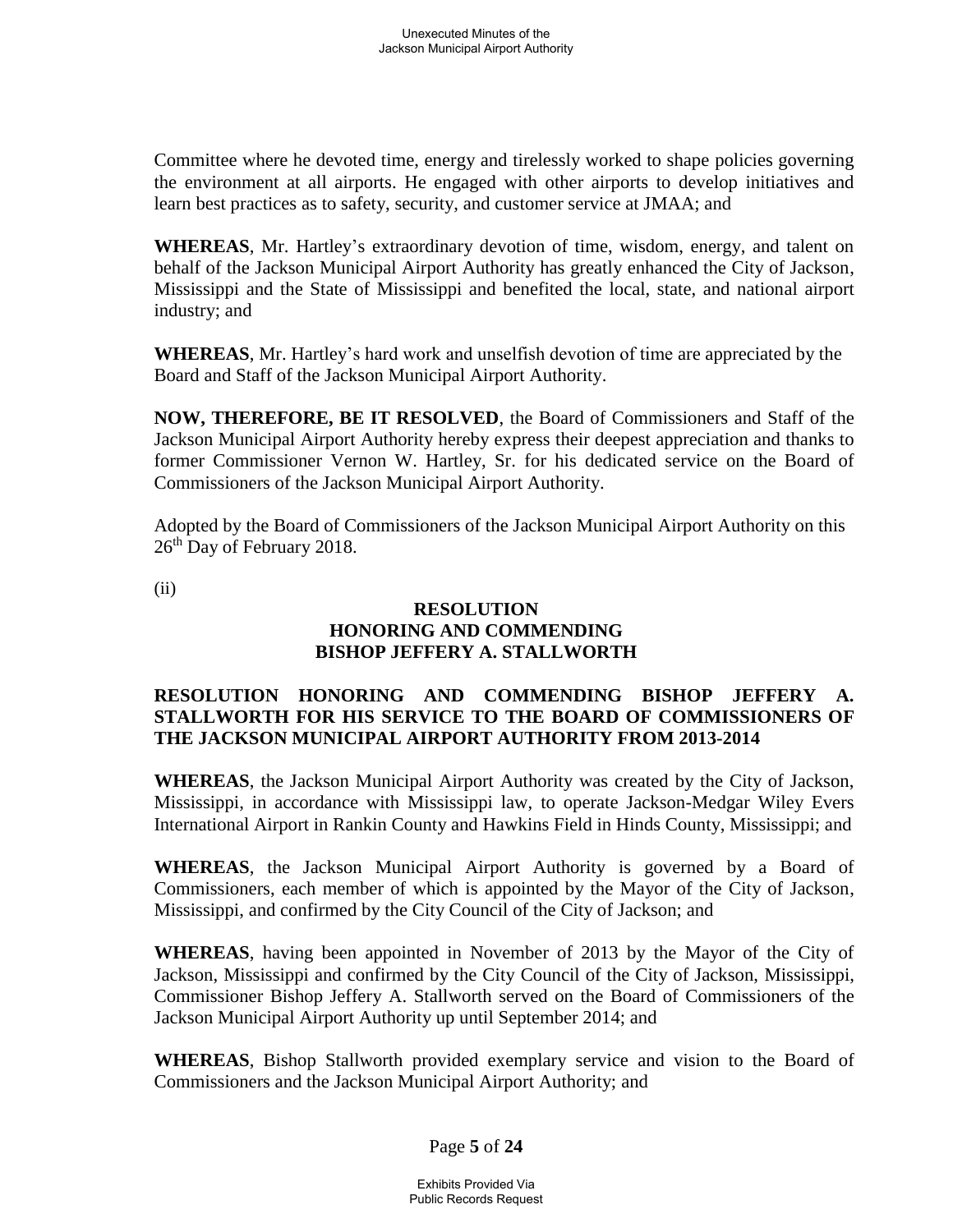**WHEREAS**, Bishop Stallworth's extraordinary devotion of time, wisdom, energy, and talent on behalf of the Jackson Municipal Airport Authority has greatly enhanced the City of Jackson, Mississippi and the State of Mississippi and benefited the local, state, and nation airport industry; and

**WHEREAS**, Bishop Stallworth's hard work and unselfish devotion of time are appreciated by the Board and Staff of the Jackson Municipal Airport Authority.

**NOW, THEREFORE, BE IT RESOLVED**, the Board of Commissioners and Staff of the Jackson Municipal Airport Authority hereby express their deepest appreciation and thanks to former Commissioner Bishop Jeffery A. Stallworth for his dedicated service on the Board of Commissioners of the Jackson Municipal Airport Authority.

Adopted by the Board of Commissioners of the Jackson Municipal Airport Authority on this 26<sup>th</sup> Day of February 2018.

Yeas: Harris, Henley, Reed, Wright Nays: None Abstentions: None

February 26, 2018

# **VII. ACTION ITEMS**

#### **A. Financial Matters**

- *1.* **Financial Reports for January 2018:**
	- *(a) Balance Sheet: Accept…………………………………………….......Page 31*
	- *(b) Income Statement: Accept……………………….……...……...……. Page 33*

#### **RESOLUTION CY-2018-15**

# **RESOLUTION ACCEPTING/APPROVING THE JANUARY FINANCIAL REPORTS: BALANCE SHEET AND INCOME STATEMENT**

Upon motion by Commissioner Reed, seconded by Vice Chairman Harris, the following **RESOLUTION** was made and approved by unanimous vote.

**WHEREAS,** the Board of Commissioners (the "Board") of the Jackson Municipal Airport Authority (the "Authority") reviewed and considered the Authority's Balance Sheet and Income Statement ("the Financial Reports") for the month and period ending January 31, 2018, which were included in the Packet, at pages 31-35 and distributed to the Board prior to the February 26, 2018 Monthly Meeting of the Board.

> Page **6** of **24** Exhibits Provided Via Public Records Request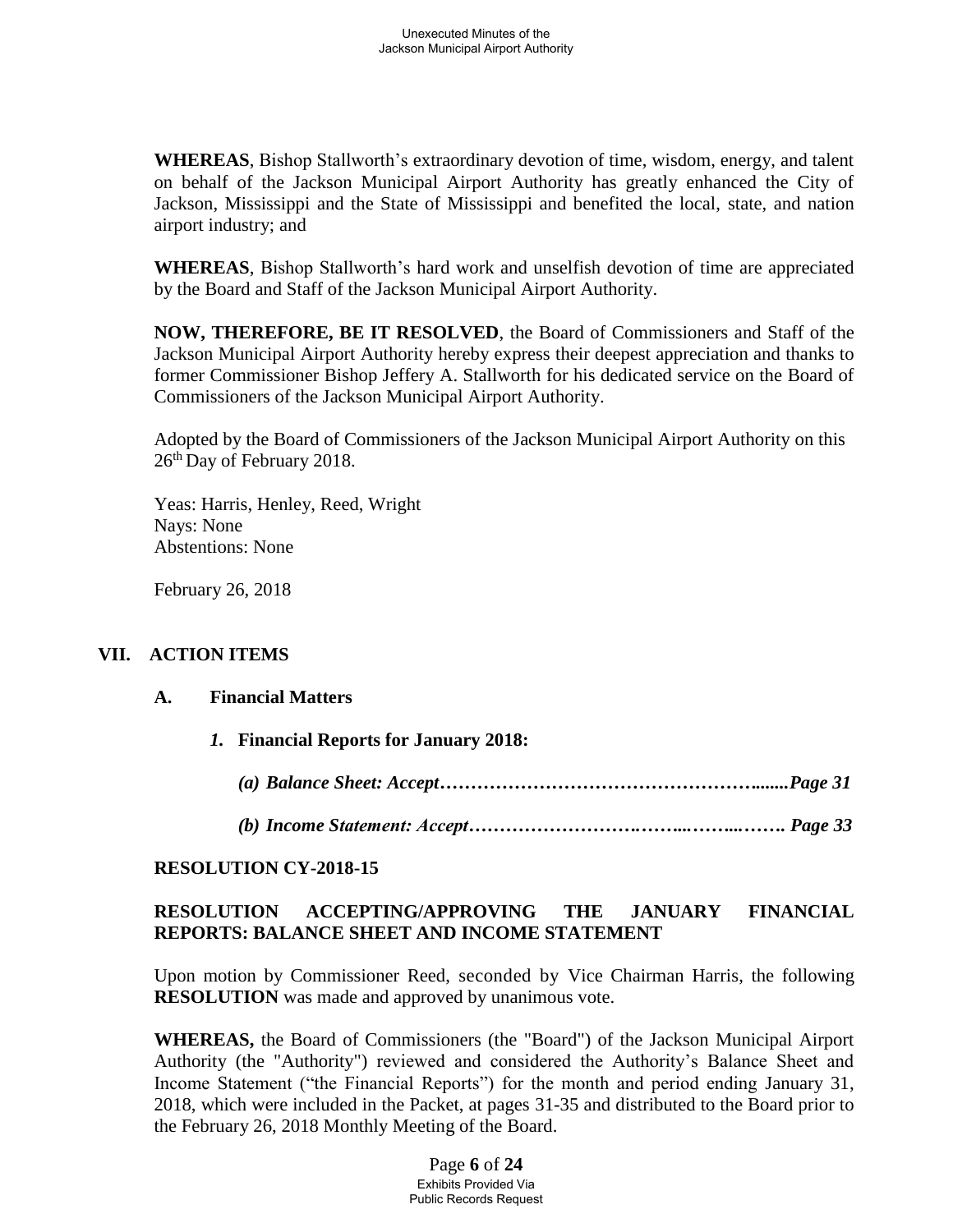**IT IS, THEREFORE, RESOLVED** that the Board hereby accepts and approves the January 2018 Financial Reports: Balance Sheet and Income Statement for January 2018.

Yeas: Harris, Henley, Reed, Wright Nays: None Abstentions: None

February 26, 2018

**(c) Claims Docket for January 2018: Approve……………………...Page 36**

#### **RESOLUTION CY-2018-16**

# **RESOLUTION APPROVING THE CLAIMS DOCKET FOR THE MONTH AND PERIOD ENDING JANUARY 31, 2018**

Upon motion by Vice Chairman Harris, seconded by Commissioner Reed, the following **RESOLUTION** was made and unanimously approved.

**WHEREAS**, the Board of Commissioners (the "Board") of the Jackson Municipal Airport Authority (the "Authority") reviewed and considered the Authority's Claims Docket ("Claims") for the month and period ending January 31, 2018, which was included in the Packet, at pages 36-40, and distributed to the Board prior to the February 26, 2018 Regular Meeting of the Board.

**IT IS, THEREFORE, RESOLVED** that the Board hereby authorizes payment of the Claims in the amount of \$966,895.04

Yeas: Harris, Henley, Reed, Wright Nays: None Abstentions: None

February 26, 2018

*2.* **Early Issues……………...***……………………….……………………Page 41*

#### **RESOLUTION CY-2018-17**

# **RESOLUTION AUTHORIZING AN EARLY ISSUE PAYMENT FOR TRAVEL ADVANCE TO VICE CHAIRMAN LAWANDA D. HARRIS**

Upon motion by Commissioner Reed, seconded by Commissioner LTC(R) Wright, the following **RESOLUTION** was made and unanimously approved.

# Page **7** of **24**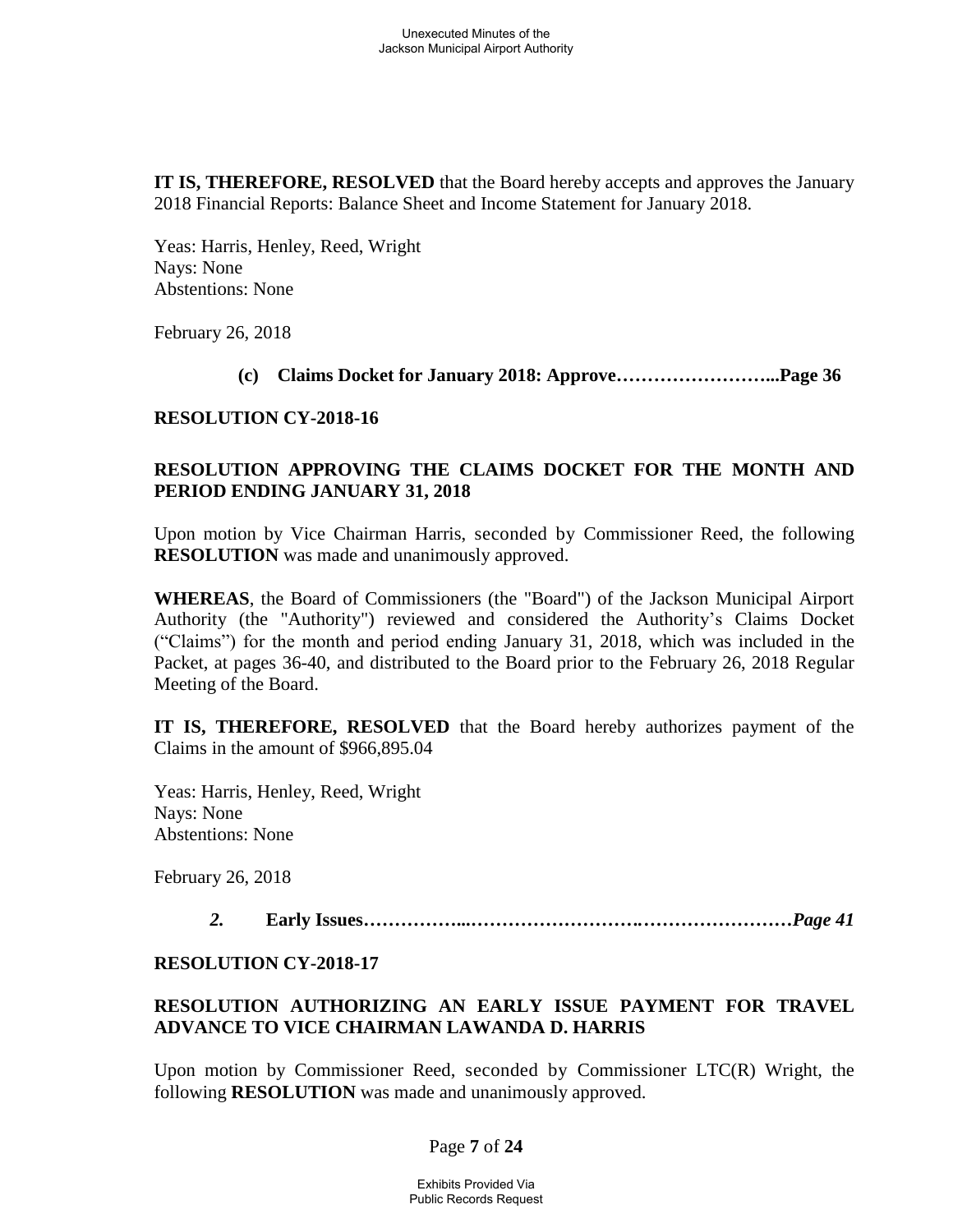**WHEREAS**, the Board has considered the request of JMAA's Staff for the authority to issue a payment of six hundred dollars (\$600.00) to Vice-Chairman Harris as a travel advance for travel to the AAAE/ACI-NA Washington Legislative Conference to be held in Washington, DC on March  $20<sup>th</sup>$  and  $21<sup>st</sup>$ ,  $2018$ ; and

**WHEREAS**, the Board finds that such request, which is fully explained in a Memorandum dated February 26, 2018, at page 41 of the Meeting Packet, ought to be granted.

**IT IS, THEREFORE, RESOLVED** that JMAA's Staff is authorized to pay the amount of six hundred dollars (\$600.00) to Vice-Chairman LaWanda D. Harris as a travel advance for travel to the AAAE/ACI-NA Washington Legislative Conference to be held in Washington, DC on March  $20^{th}$  and  $21^{st}$ ,  $2018$ ; and

**IT IS, THEREFORE, FURTHER RESOLVED** that such request is fully explained in the Memorandum dated February 26, 2018, at page 41 of the Meeting Packet.

Yeas: Harris, Henley, Reed, Wright Nays: None Abstentions: None

February 26, 2018

# *3. Annual Update: Continuing Disclosure Agreement, JMAA: Notify Board of Commissioners………………………...***………………………………***Page 42*

Mr. Newman informed the Board that no action was required from the Board as to the Continuing Disclosure Agreement, which is fully explained in the Board Memorandum dated February 26, 2018, along with the attached exhibits, all of which is found on pages 42-48 of the Meeting Packet.

# **B. Construction Projects**

*1. Restroom Improvements, JAN: Authority to Reject and Re-advertise for Construction Bids with a Modified Scope…………………………….Page 49*

#### **RESOLUTION CY-2018-18**

# **RESOLUTION AUTHORIZING JMAA STAFF TO REJECT THE BID RECEIVED AND RE-ADVERTISE WITH A MODIFIED SCOPE AS TO RESTROOM IMPROVEMENTS**

Upon motion by Commissioner LTC(R) Wright, seconded by Commissioner Reed, the following **RESOLUTION** was made and unanimously approved.

> Page **8** of **24** Exhibits Provided Via Public Records Request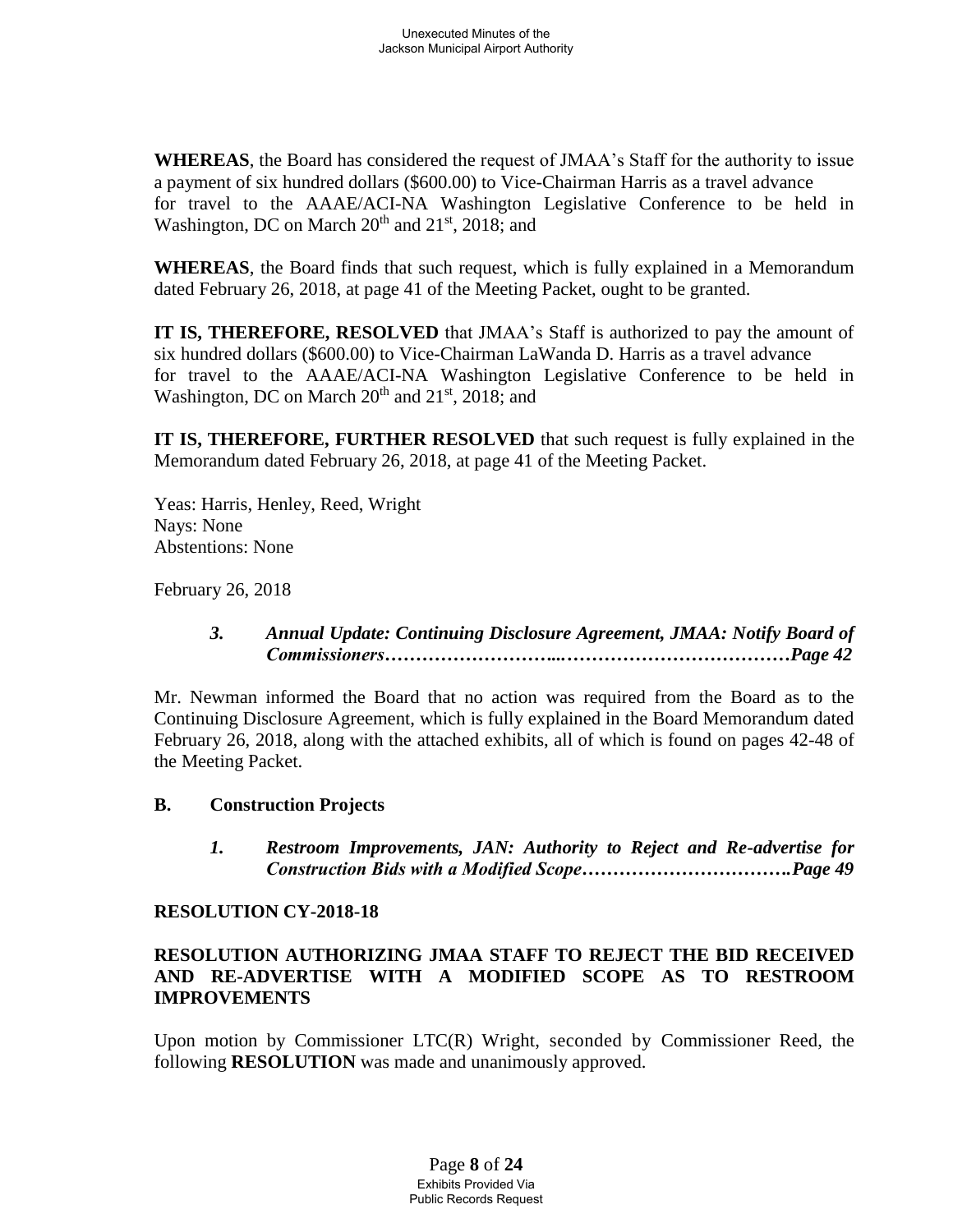**WHEREAS**, on December 12, 2017, the Jackson Municipal Airport Authority ("JMAA") received one (1) bid regarding the Restroom project at the Jackson-Medgar Wiley Evers International Airport ("JAN"); and

**WHEREAS**, the bid received exceeded the authorized construction budget amount of \$783,970.00; and

**WHEREAS,** the Board has considered the request of JMAA's Staff for authority to: (i) reject the sole bid received; and (ii) re-advertise for construction bids with a modified scope; and

**WHEREAS**, in thoroughly evaluating the sole bid received by JMAA for this Project, Staff, JMAA's design consultant (Dale Partners Architects, PA) and JMAA's Project Management Support Services Consultant (Kimley-Horn), collectively, "the Design and Project Management Team," identified issues that may have driven the construction bid higher than originally anticipated; and

**WHEREAS**, after evaluating the bid, the Design and Project Management Team recommended that JMAA: (i) reject the bid received; and (ii) re-advertise for construction bids with a modified scope that will reduce the number of restrooms for this phase of renovation and prioritize improvements for the most passenger utilized restrooms; and

**WHEREAS**, the Board finds that such requests, which are fully explained in a Memorandum dated February 26, 2018, at pages 49-51 of the Meeting Packet, ought to be granted.

**IT IS, THEREFORE, RESOLVED** that on December 12, 2017, the Jackson Municipal Airport Authority ("JMAA") received one (1) bid regarding the Restroom project at the Jackson-Medgar Wiley Evers International Airport ("JAN"); and

**IT IS, THEREFORE, FURTHER RESOLVED** that the bid received exceeded the authorized construction budget amount of \$783,970.00; and

**IT IS, THEREFORE, FURTHER RESOLVED** that JMAA's Staff is authorized to: (i) reject the sole bid received; and (ii) re-advertise for construction bids with a modified scope; and

**IT IS, THEREFORE, FURTHER RESOLVED** that the Design and Project Management Team thoroughly evaluated the sole bid received and identified issues that may have driven the construction bid higher than originally anticipated; and

**IT IS, THEREFORE, FURTHER RESOLVED** that after evaluating the bid, the Design and Project Management Team recommended that JMAA: (i) reject the bid received; and (ii) re-advertise for construction bids with a modified scope that will reduce the number of restrooms for this phase of renovation and prioritize improvements for the most passenger utilized restrooms; and

Page **9** of **24**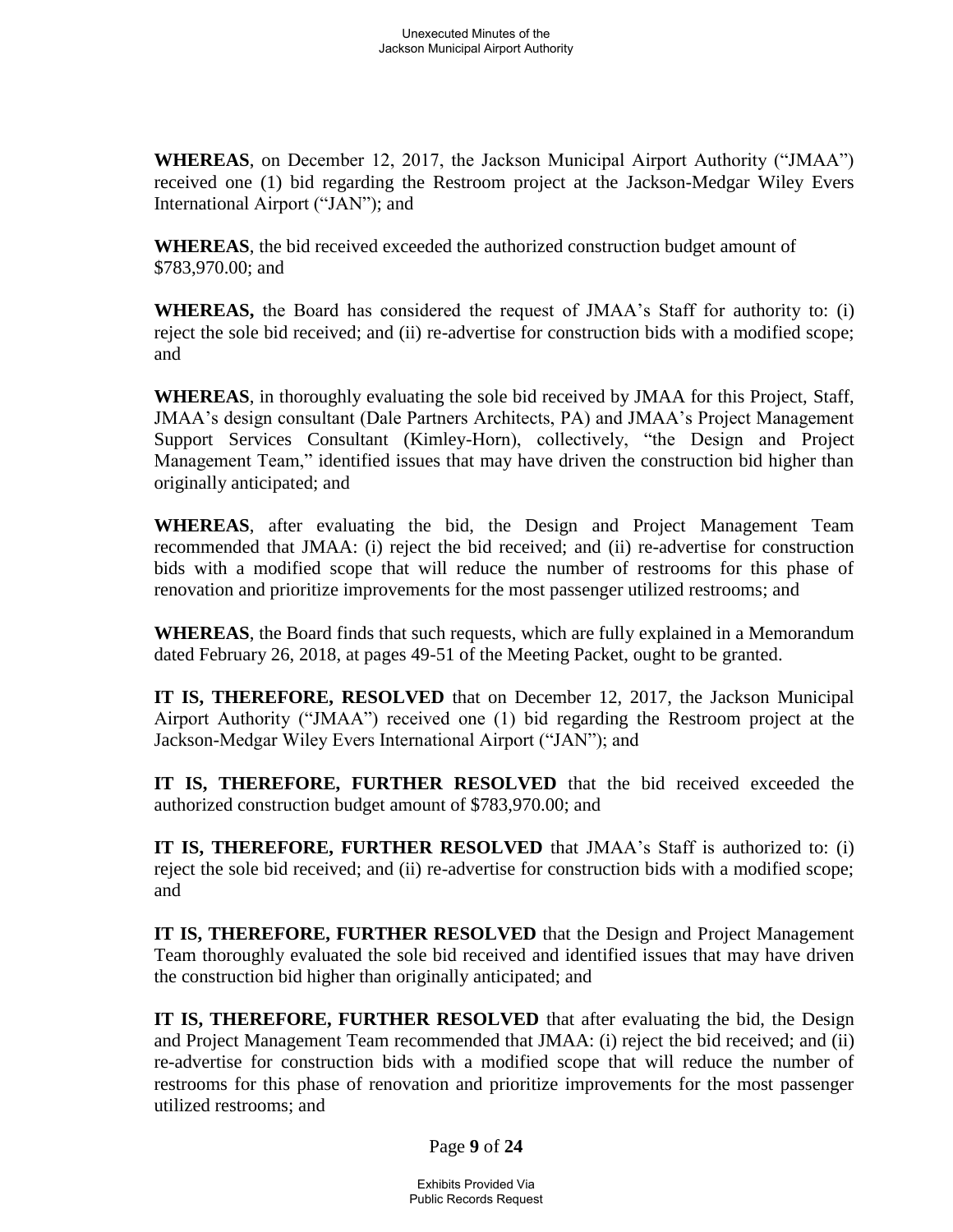**IT IS, THEREFORE, FURTHER RESOLVED** that the Board finds that such requests are fully explained in the Memorandum dated February 26, 2018, at pages 49-51 of the Meeting Packet.

Yeas: Harris, Henley, Reed, Wright Nays: None Abstentions: None

February 26, 2018

*2. Upper Roadway Rehabilitation, JAN: Authority to Advertise for Competitive Bids and Approval of the Total Project Budget..................…………..Page 52*

### **RESOLUTION CY-2018-19**

# **RESOLUTION AUTHORIZING STAFF TO SOLICIT BIDS FOR THE UPPER TERMINAL ROADWAY REHABILITATION PROJECT AND APPROVAL OF THE BUDGET**

Upon motion by Commissioner Reed, seconded by Commissioner LTC(R) Wright, the following **RESOLUTION** was made and unanimously approved.

**WHEREAS**, the Board has considered the request of JMAA Staff for: (i) authority to solicit competitive bids for the Upper Terminal Roadway Rehabilitation project at JAN; and (ii) approval of the total project budget of \$1,181,550.00; and

**WHEREAS**, the Upper Roadway "Vehicular Bridge" pavement structure shows signs of defects and pavement distress, and this project will allow the upper roadway to be rehabilitation to ensure that it is safe and physically sound; and

**WHEREAS**, the Board finds that such requests, which are fully explained in a Memorandum dated February 26, 2018, at pages 52-54 of the Meeting Packet, ought to be granted.

**IT IS, THEREFORE, RESOLVED** that: (i) JMAA's Staff is authorized to solicit competitive bids for the Upper Terminal Roadway Rehabilitation project at JAN; and (ii) the total project budget of \$1,181,550.00 is approved; and

**IT IS, THEREFORE, FURTHER RESOLVED** that the Upper Roadway "Vehicular Bridge" pavement structure shows signs of defects and pavement distress, and this project will allow the upper roadway to be rehabilitation to ensure that it is safe and physically sound; and

**IT IS, THEREFORE, FURTHER RESOLVED** that the Board finds that such requests are fully explained in the Memorandum dated February 26, 2018, at pages 52-54 of the Meeting Packet.

> Page **10** of **24** Exhibits Provided Via Public Records Request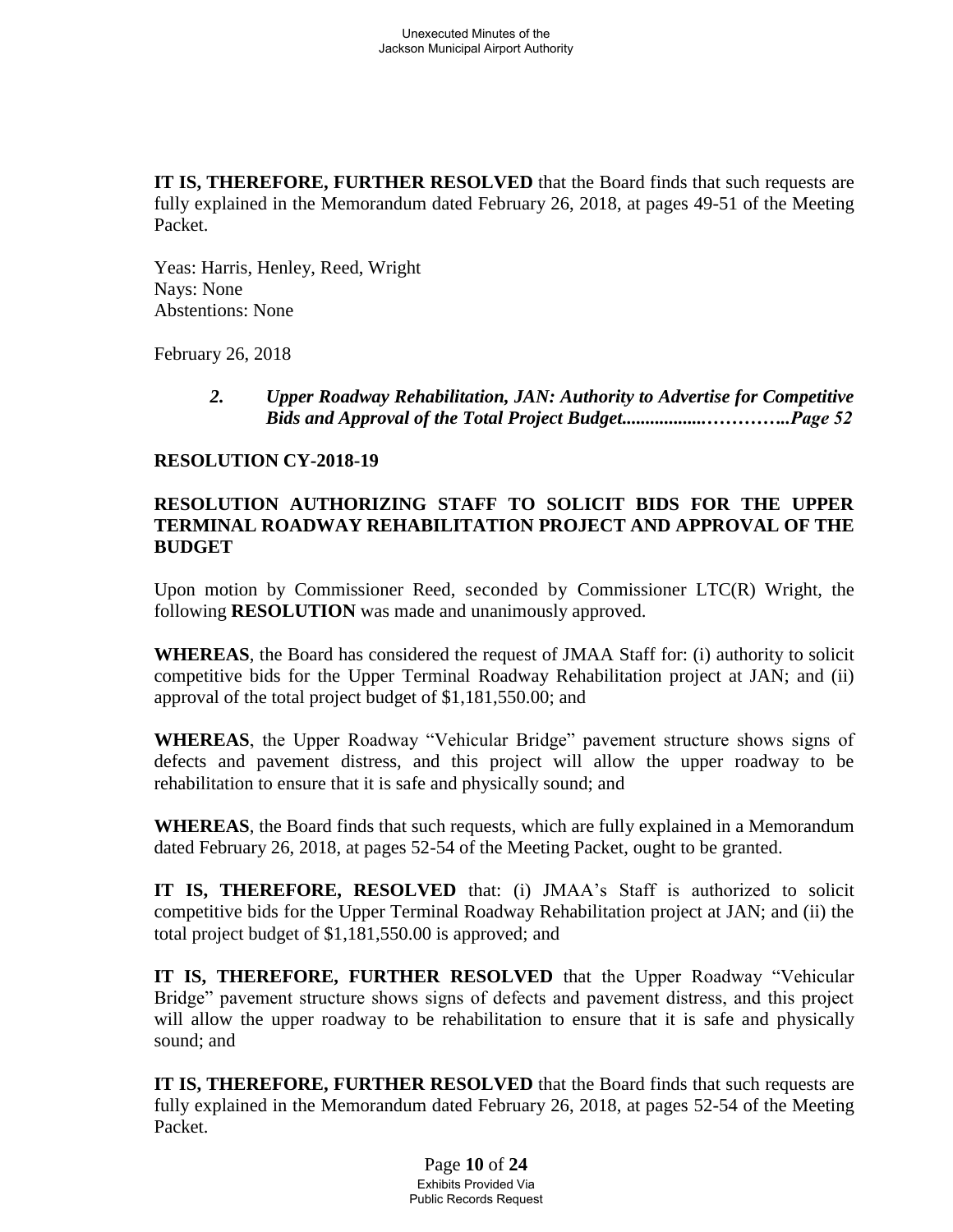Yeas: Harris, Henley, Reed, Wright Nays: None Abstentions: None

February 26, 2018

*3. Runway 16R/34L, Taxiway Alpha, and Cross Connector Taxiways Pavement Rehabilitation, JAN: Authority to Execute Change Order No. 3 and Approve the Necessary Amendment to the Project Budget to Accommodate the Additional Costs Associated with Change Order No. 3………………………………………………………………………..Page 55*

Chairman Pastor Henley noted that Staff revised the memo as requested by the Board during the February 22, 2018, Work Session.

### **RESOLUTION CY-2018-20**

# **RESOLUTION: (i) AUTHORIZING EXECUTION OF CHANGE ORDER NO. 3 TO THE AGREEMENT WITH SUPERIOR ASPHALT, INC.; (ii) APPROVING OF NECESSARY AMENDMENTS TO THE BUDGET; AND (iii) AUTHORIZING EXTENSION OF CONSTRUCTION TIMELINE**

Upon motion by Commissioner LTC(R) Wright, seconded by Vice Chairman Harris, the following **RESOLUTION** was made and unanimously approved.

**WHEREAS**, the Board has considered the request of JMAA Staff for: (i) authority to execute Change Order No. 3 to the Standard Form Agreement between the Jackson Municipal Airport Authority ("JMAA") and Superior Asphalt, Inc. of Philadelphia, Mississippi ("Superior Asphalt") in the amount of \$195,409.03 for a new total construction contract amount of \$17,523,269.28; (ii) approval of any necessary amendment to the project budget associated with this Change Order No. 3; and (iii) authority to extend the construction timeline by seventy-eight (78) days; and

**WHEREAS**, the current total construction contract amount is \$17,327,860.25; and

**WHEREAS**, during the construction phase of the project, the contractor discovered certain items that need to be addressed with a change order to the existing contract; and

**WHEREAS**, after review of Superior Asphalt's "change order" request by Staff, JMAA's design consultant (IMS Engineers), and JMAA's Project Management Support Services Consultant (Kimley-Horn), the items listed in the Memorandum dated February 26, 2018, at pages 55-58 of the Meeting Packet, were added to the Scope of Work to complete the project; and

Page **11** of **24**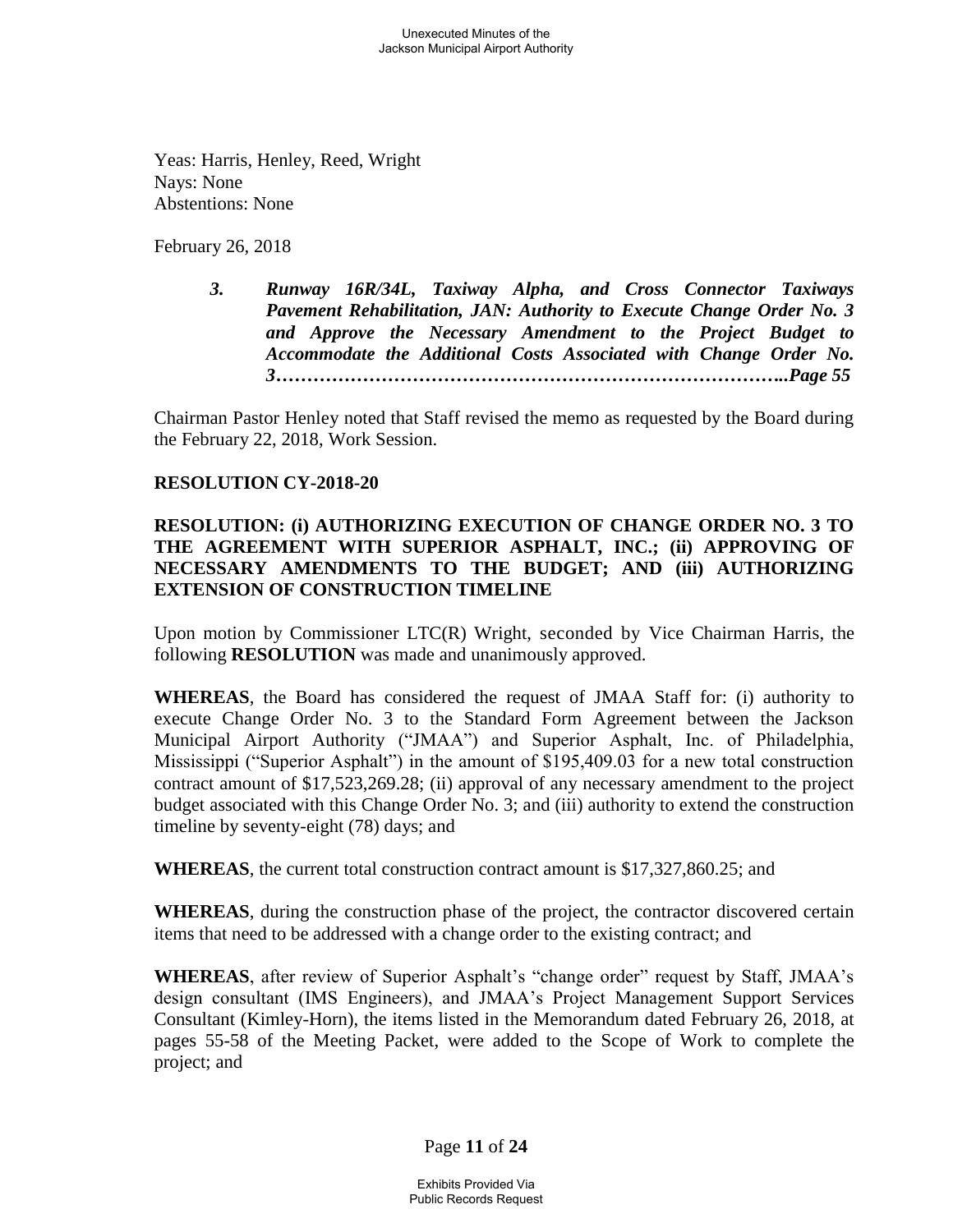**WHEREAS**, the Board finds that such requests, which are fully explained in a Memorandum dated February 26, 2018, at pages 55-58 of the Meeting Packet, ought to be granted.

**IT IS, THEREFORE, RESOLVED** that: (i) JMAA Staff is authorized to execute Change Order No. 3 to the Standard Form Agreement between the Jackson Municipal Airport Authority ("JMAA") and Superior Asphalt, Inc. of Philadelphia, Mississippi ("Superior Asphalt") in the amount of \$195,409.03 for a new total construction contract amount of \$17,523,269.28; (ii) any necessary amendment to the project budget associated with this Change Order No. 3 is approved; and (iii) extension of the construction timeline by seventyeight (78) days is approved; and

**IT IS, THEREFORE, FURTHER RESOLVED** that, after review of Superior Asphalt's "change order" request by Staff, JMAA's design consultant (IMS Engineers), and JMAA's Project Management Support Services Consultant (Kimley-Horn), the items listed in the Memorandum dated February 26, 2018, at pages 55-58 of the Meeting Packet, were added to the Scope of Work to complete the project; and

**IT IS, THEREFORE, FURTHER RESOLVED** that the Board finds that such requests are fully explained in the Memorandum dated February 26, 2018, at pages 55-58 of the Meeting Packet.

Yeas: Harris, Henley, Reed, Wright Nays: None Abstentions: None

February 26, 2018

# **C. Procurements**

None.

#### **D. Service Agreements**

*1. Perimeter Service Road Rehabilitation Project, JAN: Authority to Publish a Request for Qualifications, Approve the Estimated Engineering Services Budget, and Approve the Budget for this Phase of the Project……..Page 59*

# **RESOLUTION CY-2018-21**

**RESOLUTION: (i) AUTHORIZING STAFF TO SOLICIT REQUESTS FOR QUALIFICATIONS FOR ENGINEERING DESIGN SERVICES AND CONSTRUCTION OVERSIGHT; (ii) APPROVAL OF THE ESTIMATED BUDGET; AND (iii) APPROVAL OF THE BUDGET FOR THIS PHASE OF THE PROJECT, ALL REGARDING THE JAN PERIMETER SERVICE ROAD REHABILITATION PROJECT**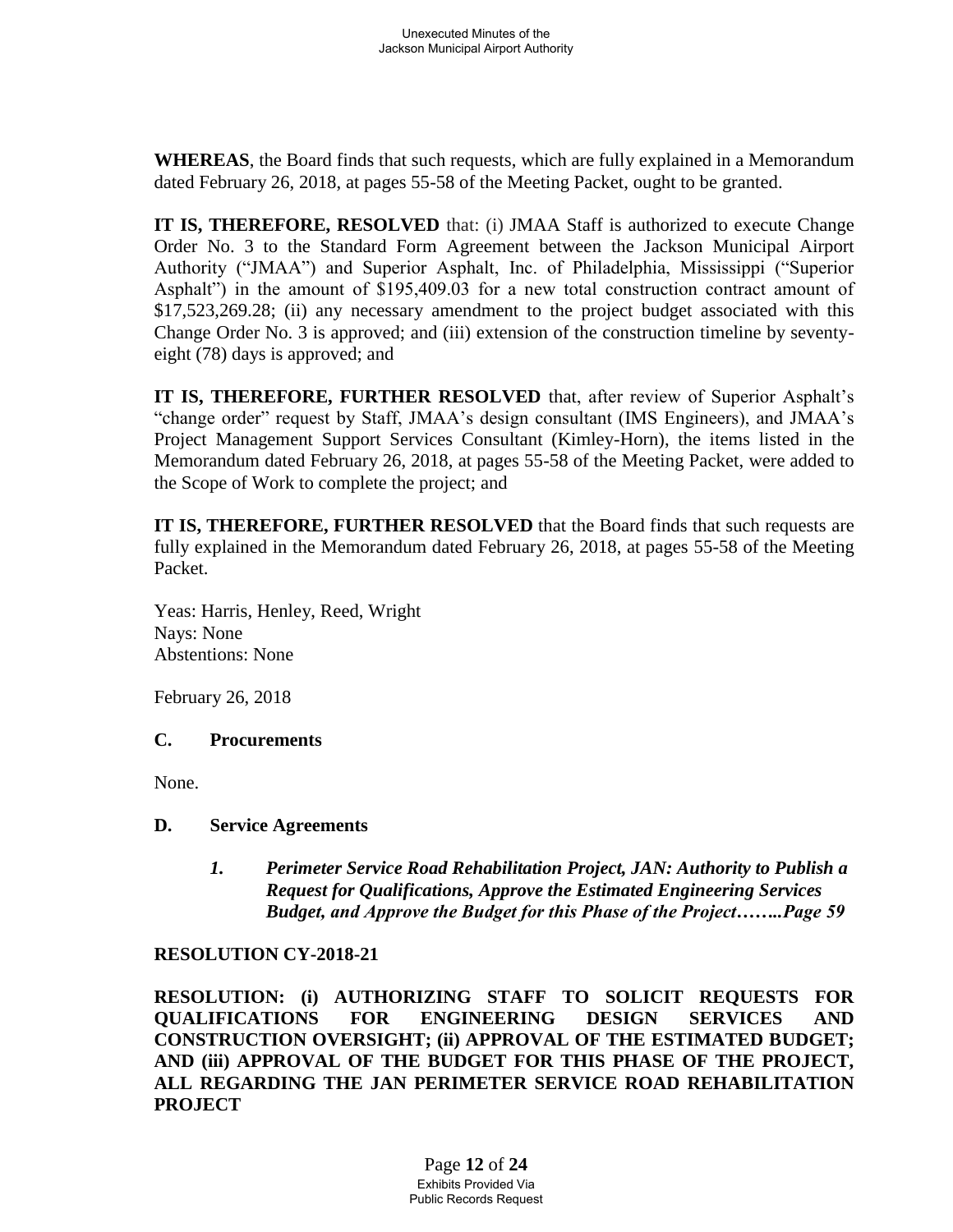Upon motion by Vice Chairman Harris, seconded by Commissioner Reed, the following **RESOLUTION** was made and unanimously approved.

**WHEREAS**, the Board has considered the request of JMAA Staff for: (i) authority to publish a Request for Qualifications ("RFQ") for engineering design services and construction oversight; (ii) approval of the \$340,000.00 estimated engineering services budget; and (iii) approval of the budget for this phase of the Project in the not-to-exceed amount of \$420,000.00, all in connection with the JAN Perimeter Service Road Rehabilitation Project; and

**WHEREAS**, the Board finds that such requests, which are fully explained in a Memorandum dated February 26, 2018, at pages 59-62 of the Meeting Packet, ought to be granted.

**IT IS, THEREFORE, RESOLVED** that: (i) JMAA Staff is authorized to publish a Request for Qualifications ("RFQ") for engineering design services and construction oversight; (ii) the \$340,000.00 estimated engineering services budget is approved; and (iii) the budget for this phase of the Project in the not-to-exceed amount of \$420,000.00 is approved, all in connection with the JAN Perimeter Service Road Rehabilitation Project; and

**IT IS, THEREFORE, FURTHER RESOLVED** that the Board finds that such requests are fully explained in the Memorandum dated February 26, 2018, at pages 59-62 of the Meeting Packet.

Yeas: Harris, Henley, Reed, Wright Nays: None Abstentions: None

February 26, 2018

*2. New iFlyJackson.com, JAN: Authority Execute an Amendment to the Current Agreement and Increase the Total Agreement Amount (Ace Application, LLC)….…………………………………….……………..Page 63*

#### **RESOLUTION CY-2018-22**

# **RESOLUTION AUTHORIZING AMENDMENT OF THE AGREEMENT WITH ACEAPPLICATIONS, LLC, AND APPROVAL OF THE BUDGET INCREASE**

Upon motion by Commissioner LTC(R) Wright, seconded by Commissioner Reed, the following **RESOLUTION** was made and unanimously approved.

**WHEREAS**, the Board has considered the request of JMAA Staff for: (i) authority to execute an amendment to the current agreement with AceApplications, LLC ("Ace") headquartered in Orlando, Florida; and (ii) increase the total agreement amount not to exceed by \$50,00.00; and

#### Page **13** of **24**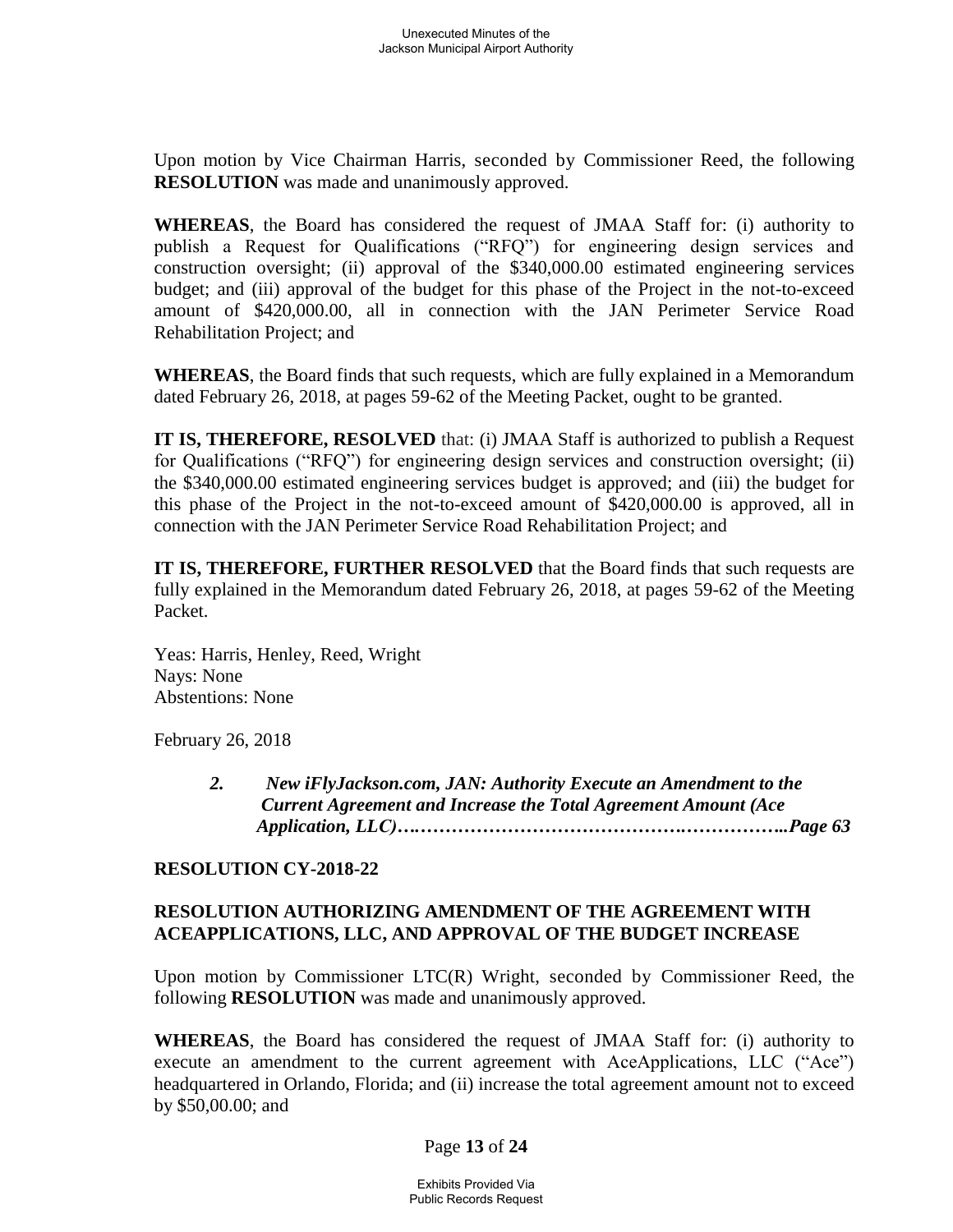**WHEREAS**, the total payment amount will increase to a total amount not to exceed \$105,000.00; and

**WHEREAS**, the amended agreement will address Ace providing website design development, application programming, training, technical support, and hosting services in support of replacing Jackson-Medgar Wiley Evers International Airport's ("JAN") passenger website ("iFlyJackson.com"); and

**WHEREAS**, Ace currently provides hosting services in support of JMAA.com, and once the applications "iFlyJackson.com" and "JMAA.com" are consolidated into one (1) platform, only one (1) hosting service provider will be required, and "iFlyJackson.com" will be integrated with JMAA.com; and

**WHEREAS**, Ace will be supported by Red Laser Technology, Inc. ("Red Laser"), a Mississippi corporation located in Jackson, MS and a Certified Disadvantaged Business Corporation ("DBE") to perform data security and application programming services. Red Laser shall receive at least 10% of the total increased amount paid pursuant to the amended agreement.

**WHEREAS,** because Ace is a Certified DBE, the total DBE participation for the proposed amended agreement will be approximately 90%; and

**WHEREAS**, the Board finds that such requests, which are fully explained in a Memorandum dated February 26, 2018, at pages 63-65 of the Meeting Packet, ought to be granted.

**IT IS, THEREFORE, RESOLVED** that Staff is: (i) authorized to execute an amendment to the current agreement with AceApplications, LLC ("Ace") headquartered in Orlando, Florida; and (ii) the total agreement increase amount not to exceed \$50,00.00 is approved; and

**IT IS, THEREFORE, FURTHER RESOLVED** that Ace currently provides hosting services in support of JMAA.com and once the applications "iFlyJackson.com" and "JMAA.com" are consolidated into one (1) platform, only one (1) hosting service provider will be required, and "iFlyJackson.com" will be integrated with JMAA.com; and

**IT IS, THEREFORE, FURTHER RESOLVED** that Ace will be supported by Red Laser Technology, Inc. ("Red Laser"), a Mississippi corporation located in Jackson, MS and a Certified Disadvantaged Business Corporation ("DBE"), to perform data security and application programming services. Red Laser shall receive at least 10% of the total increased amount paid pursuant to the amended agreement.

**IT IS, THEREFORE, FURTHER RESOLVED** that because Ace is a Certified DBE, the total DBE participation for the proposed amended agreement will be approximately 90%; and

> Page **14** of **24** Exhibits Provided Via Public Records Request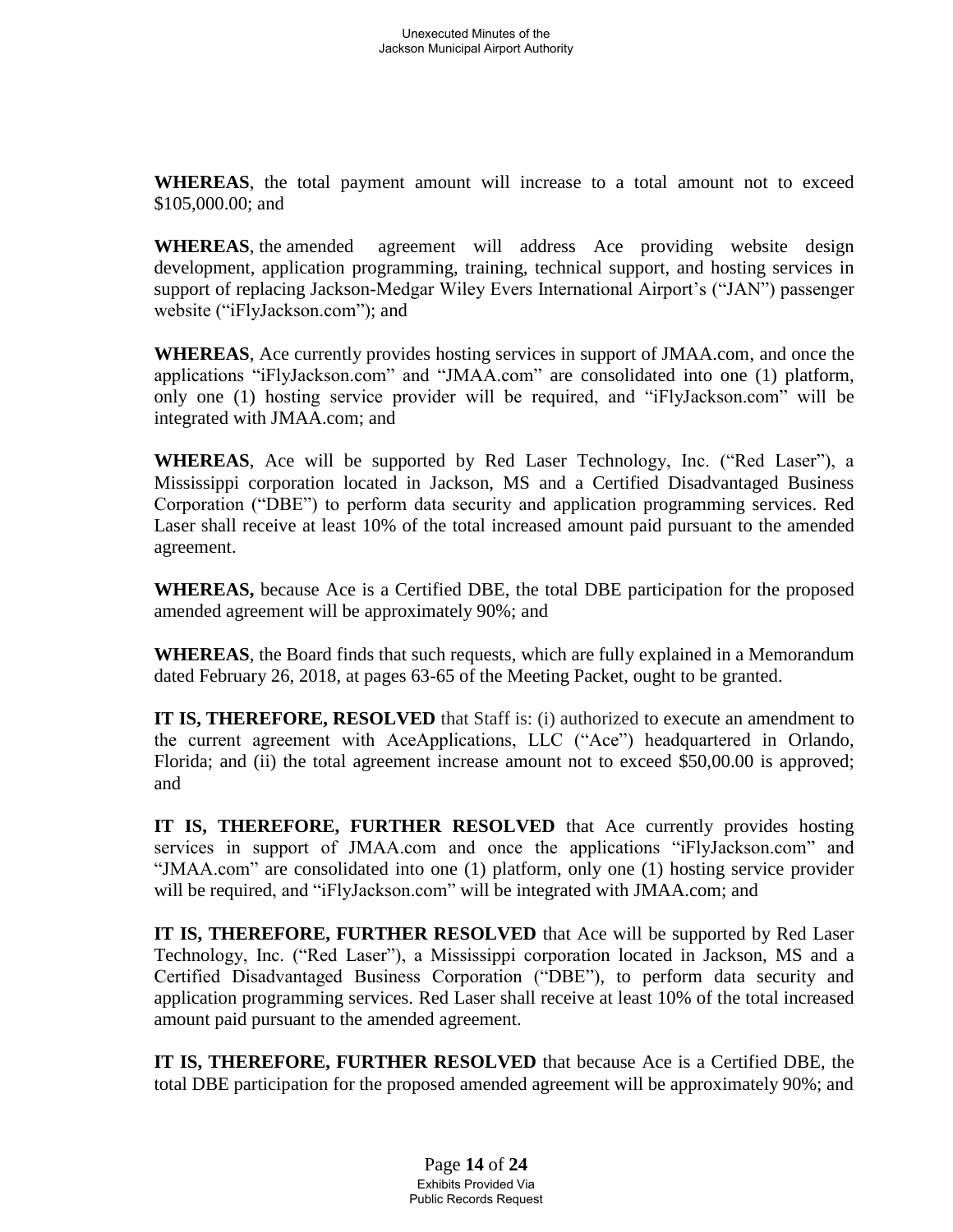**IT IS, THEREFORE, FURTHER RESOLVED** that the Board finds that such requests are fully explained in the Memorandum dated February 26, 2018, at pages 63-65 of the Meeting Packet.

Yeas: Harris, Henley, Reed, Wright Nays: None Abstentions: None

February 26, 2018

#### **E. Grants**

None.

#### **F. Other Matters**

*1. Advertisement Policy, JMAA: Adoption of Policy.………………….Page 66*

### **RESOLUTION CY-2018-23**

# **RESOLUTION ADOPTING "THE JACKSON MUNICIPAL AIRPORT AUTHORITY ADVERTISEMENT POLICY FOR THE JACKSON-MEDGAR WILEY EVERS INTERNATIONAL AIRPORT AND HAWKINS FIELD"**

Upon motion by Commissioner Reed, seconded by Commissioner LTC(R) Wright, the following **RESOLUTION** was made and unanimously approved.

**WHEREAS**, the Board has considered the request of JMAA Staff to adopt an Advertisement Policy for the Jackson Municipal Airport Authority ("JMAA"); and

**WHEREAS**, currently, JMAA does not have a Board adopted Advertisement Policy that governs advertising efforts and having an approved policy will ensure that: (i) the public is aware that JMAA's advertising spaces are not for use by the general public; (ii) there is no potential debate about advertising at JMAA's airports that could result because of the lack of a Board adopted policy; and (iii) all JMAA advertising is consistent; and

**WHEREAS**, after researching advertising at airports, Staff composed "The Jackson Municipal Airport Authority Advertisement Policy for the Jackson-Medgar Wiley Evers International Airport"; and

**WHEREAS**, the Board finds that such request, which is fully explained in a Memorandum dated February 26, 2018, along with the attached Advertisement Policy, Application Process, and Advertisement Request Form, all of which appear at pages 66-75 of the Meeting Packet, ought to be granted.

Page **15** of **24**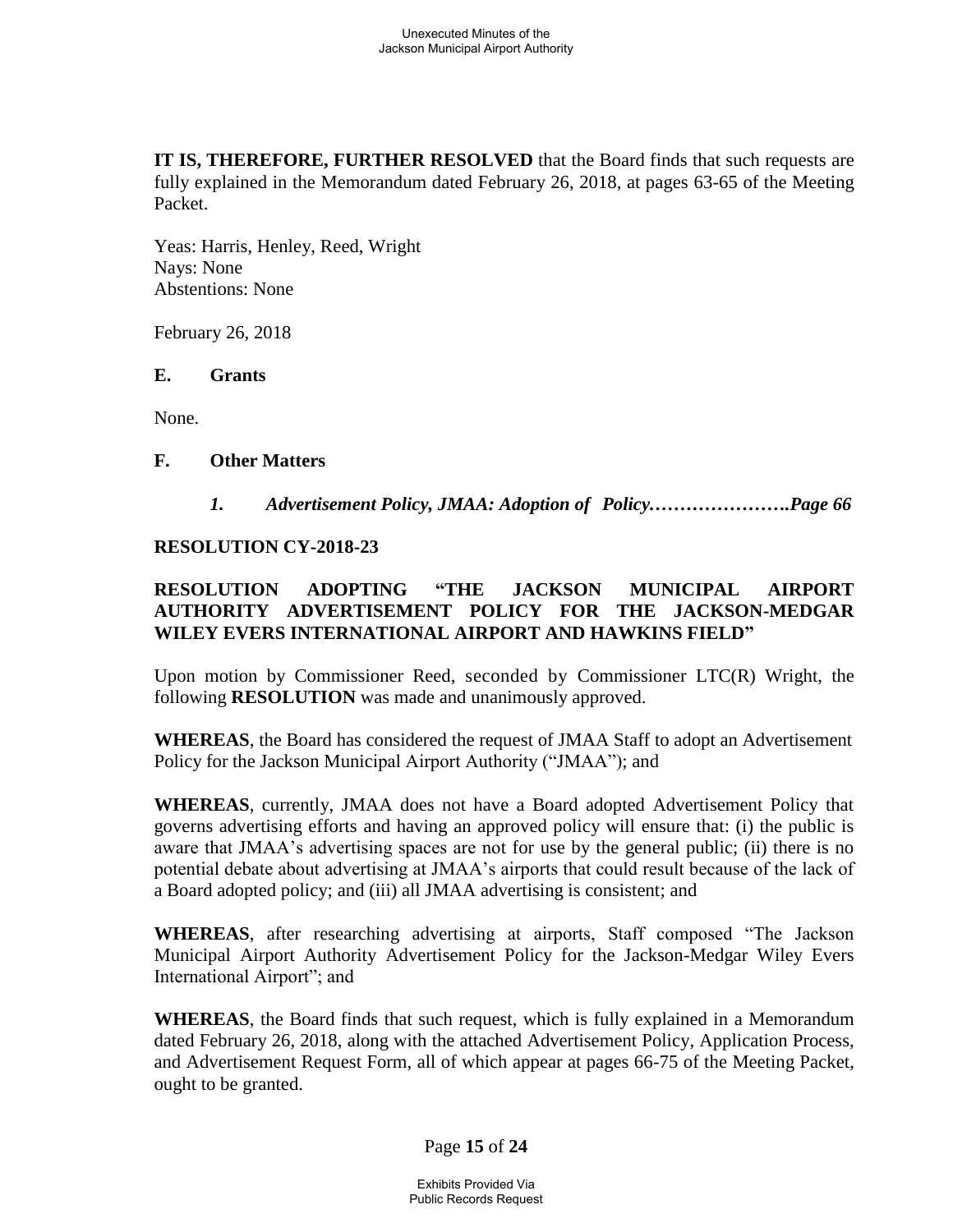**IT IS, THEREFORE, RESOLVED** that the Board hereby adopts "The Jackson Municipal Airport Authority Advertisement Policy for the Jackson-Medgar Wiley Evers International Airport" along with the Advertisement Application Process and Advertisement Request Form attached thereto, all of which are attached to the Memorandum attached hereto, found on pages 68-75, of the Meeting Packet and incorporated herein by reference; and

**IT IS, THEREFORE, FURTHER RESOLVED** that JMAA Staff shall take the necessary actions to fully implement and carry out "The Jackson Municipal Airport Authority Advertisement Policy for the Jackson-Medgar Wiley Evers International Airport," and the Advertisement Application Process; and

**IT IS, THEREFORE, FURTHER RESOLVED** that the Board finds that such request, which is fully explained in a Memorandum dated February 26, 2018, along with the attached Advertisement Policy and Advertisement Request Form, all of which appear at pages 66-75, of the Meeting Packet is granted.

Yeas: Harris, Henley, Reed, Wright Nays: None Abstentions: None

February 26, 2018

*2. Ground Lease Agreement, JAN: Authority to Extend (Next Group, LLC)…………………………………………………………………...Page 76*

#### **RESOLUTION CY-2018-24**

# **RESOLUTION AUTHORIZING EXECUTION OF AN AMENDMENT TO THE CURRENT GROUND LEASE AGREEMENT WITH NEXT GROUP, LLC**

Upon motion by Commissioner LTC(R) Wright, seconded by Commissioner Reed, the following **RESOLUTION** was made and unanimously approved.

**WHEREAS**, the Board has considered the request of the Jackson Municipal Airport Authority ("JMAA") Staff for authorization to amend the current Ground Lease Agreement ("Agreement") between JMAA and Next Group, LLC ("Next Group") to remove the two (2) five-year extensions provided for in the current agreement and replace them with one (1) tenyear extension; and

**WHEREAS**, the initial term of the agreement will expire February 28, 2018, and Next Group has requested a single ten-year extension of the Agreement rather than the two (2) consecutive five-year extensions, therefore, the lease will run through February 28, 2028; and

**WHEREAS**, under the terms of the Agreement, the rental amount paid to JMAA by Next Group is adjusted every five (5) years of the Rent Commencement Date based on the Consumer Price Index ("CPI"); and

> Page **16** of **24** Exhibits Provided Via Public Records Request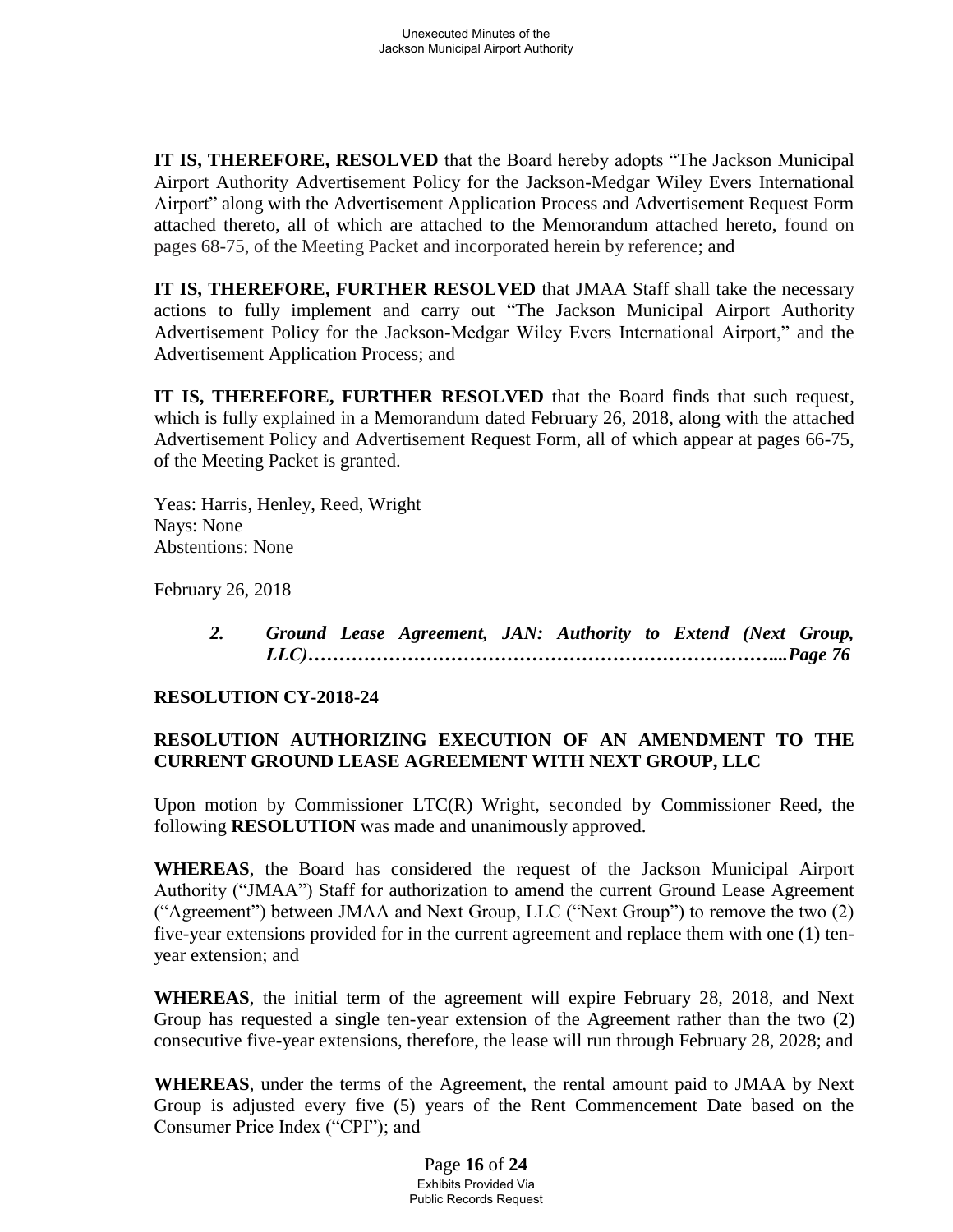**WHEREAS**, upon termination of the ten-year agreement JMAA will receive ownership of the Improvements made to the Leased Premises, including the Hangar, asphalt parking area, and concrete apron; and

**WHEREAS**, the Board finds that such request, which is fully explained in a Memorandum dated February 26, 2018, at pages 76-77 of the Meeting Packet, ought to be granted.

**IT IS, THEREFORE, RESOLVED** that JMAA Staff is authorized to amend the current Ground Lease Agreement ("Agreement") between JMAA and Next Group, LLC ("Next Group") to remove the two (2) five-year extensions provided for in the current agreement and replace them with one (1) ten-year extension; and

**IT IS, THEREFORE, FURTHER RESOLVED** that the lease with Next Group will run through February 28, 2028; and

**IT IS, THEREFORE, FURTHER RESOLVED** that upon termination of the ten-year agreement JMAA will receive ownership of the Improvements made to the Leased Premises, including the Hangar, asphalt parking area, and concrete apron; and

**IT IS, THEREFORE, FURTHER RESOLVED** that the Board finds that such request is fully explained in a Memorandum dated February 26, 2018, at pages 76-77 of the Meeting Packet.

Yeas: Harris, Henley, Reed, Wright Nays: None Abstentions: None

February 26, 2018

# *3. Installation of Surface Weather Systems HKS: Authority to Execute a Memorandum of Agreement with the FAA………….……………….Page 78*

Mr. Newman explained that this project involves the FAA removing and replacing the current Surface Weather System at HKS at its expense and consolidating the No Cost to Land on Airport Agreements into one (1) Agreement.

# **RESOLUTION CY-2018-25**

# **RESOLUTION AUTHORIZING EXECUTION OF MEMORANDUM AGREEMENT WITH THE FEDERAL AVIATION ADMINISTRATION**

Upon motion by Vice Chairman Harris, seconded by Commissioner Reed, the following **RESOLUTION** was made and approved by unanimous vote.

# Page **17** of **24**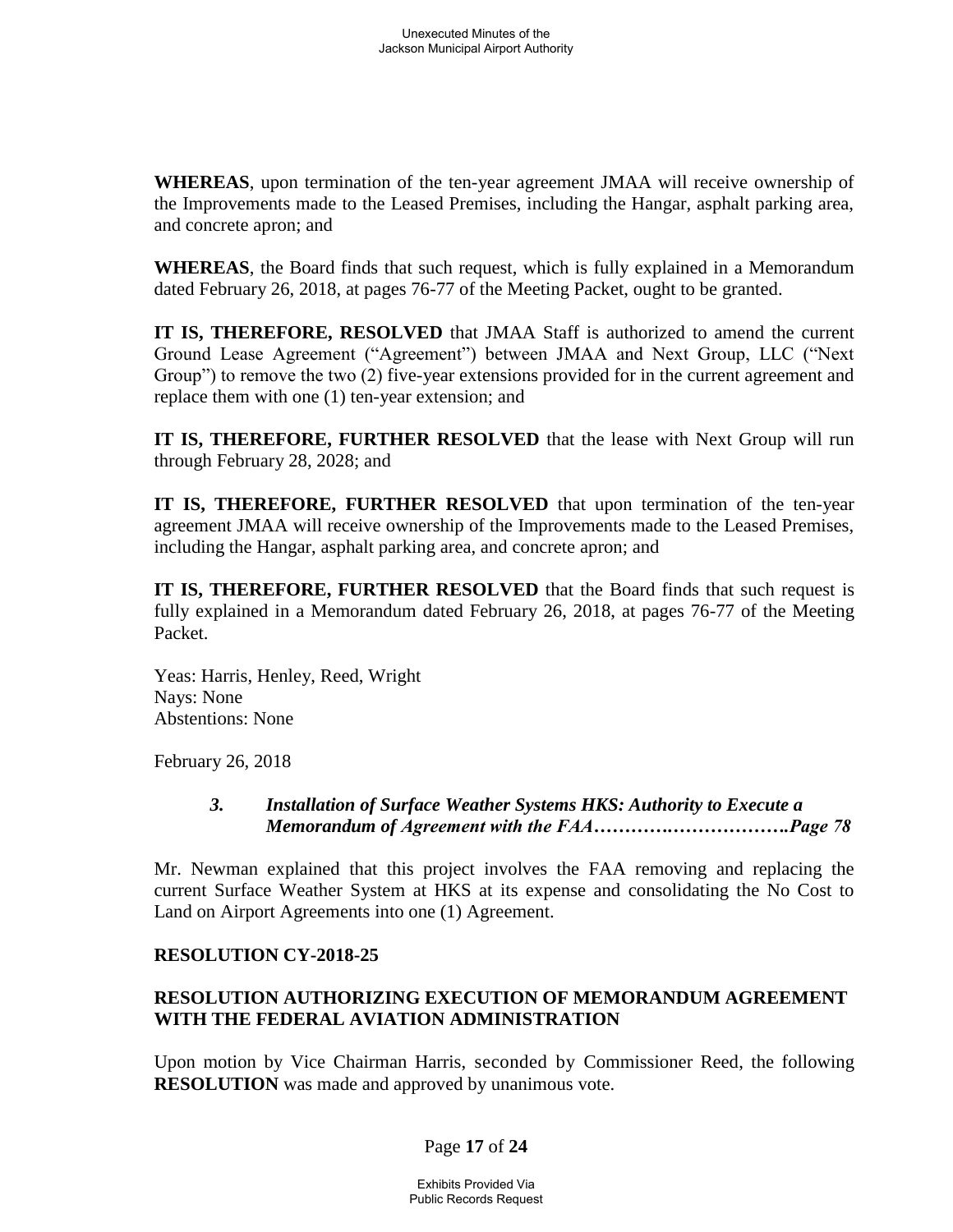**WHEREAS**, the Board has considered the request of JMAA Staff for authorization to execute Memorandum Agreement Number DTFAEN-17-L-00190, which is a "No Cost to Land on Airport Agreement" between the Jackson Municipal Airport Authority ("JMAA") and the Federal Aviation Administration ("FAA"); and

**WHEREAS**, the expiration date of this Memorandum Agreement will be August 31, 2037; and

**WHEREAS**, the Board finds that such request, which is fully explained in a Memorandum dated February 26, 2018, along with Exhibit A attached, at pages 78-80 of the Meeting Packet, ought to be granted.

**IT IS, THEREFORE, RESOLVED** that JMAA Staff is authorized to execute Memorandum Agreement Number DTFAEN-17-L-00190 with the Federal Aviation Administration, which is a "No Cost to Land on Airport Agreement" between the Jackson Municipal Airport Authority ("JMAA") and the Federal Aviation Administration ("FAA"); and

**IT IS, THEREFORE, FURTHER RESOLVED** that the expiration date of this Memorandum Agreement will be August 31, 2037; and

**IT IS, THEREFORE, FURTHER RESOLVED** that such request is fully explained in a Memorandum dated February 26, 2018, along with Exhibit A attached, at pages 78-80 of the Meeting Packet.

Yeas: Harris, Henley, Reed, Wright Nays: None Abstentions: None

February 26, 2018

**\*\*\***

Chairman Pastor Henley announced that the VII G. **New Business** portion of the Agenda would be taken before the remainder of the VII F. **Other Matters**

# **G. New Business**

*1***.** *Aviation Summer Internship Program………………………………Page 84*

The Board discussed the stipend amount that JMAA was to pay participants in the Aviation Summer Internship Program.

In response to Chairman Pastor Henley's inquiry, Ms. Renee Antoine informed the Board that in 2017 JMAA's summer undergraduate interns were paid \$12.00 per hour and the graduate interns \$18.00 per hour.

> Page **18** of **24** Exhibits Provided Via Public Records Request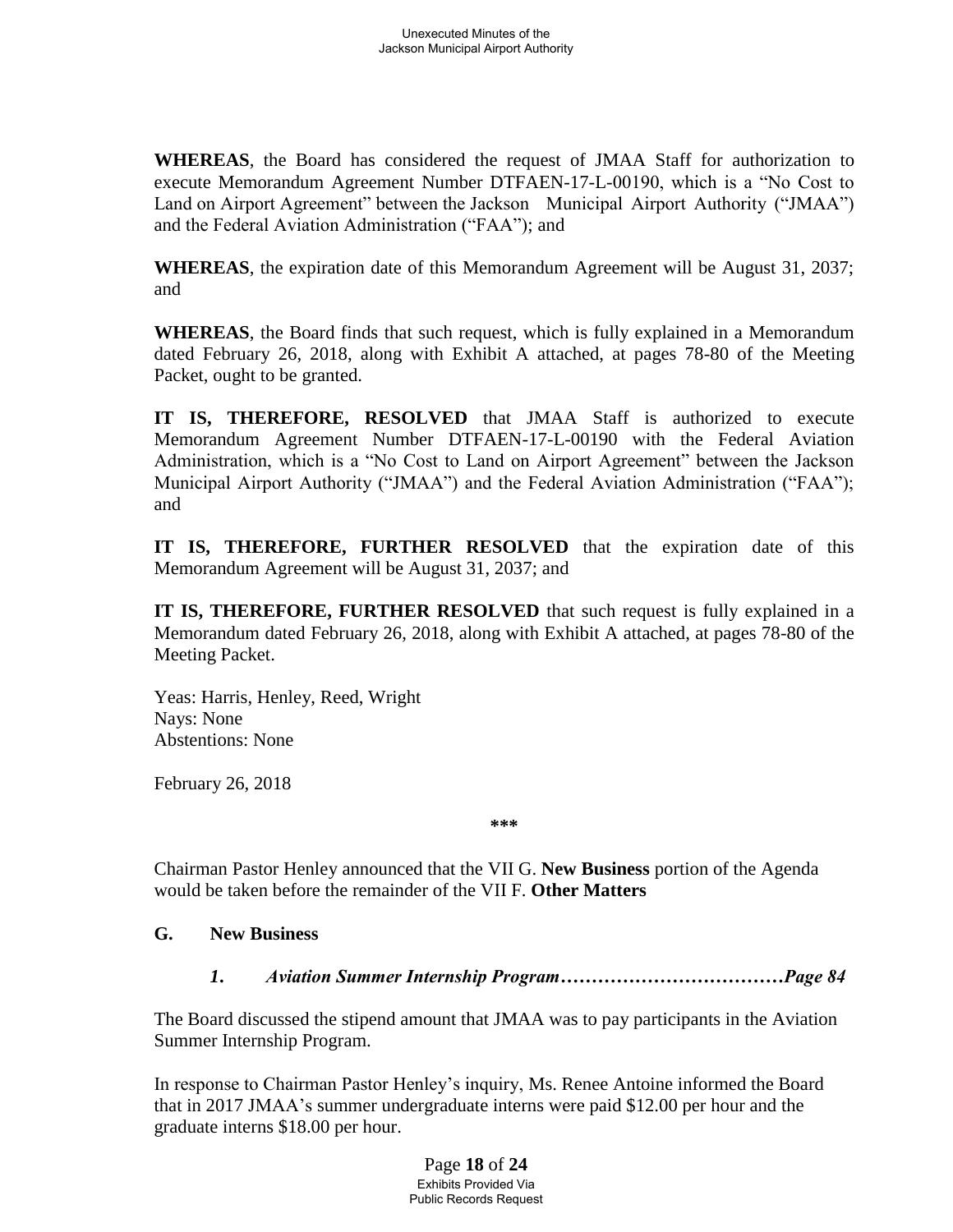### **RESOLUTION CY-2018-26**

# **RESOLUTION ADOPTING AND IMPLEMENTING THE AVIATION SUMMER INTERNSHIP PROGRAM**

Upon motion by Vice Chairman Harris, seconded by Commissioner Reed, the following **RESOLUTION** was made and approved by majority vote 3-0-1.

**WHEREAS**, the JMAA Board of Commissioners desires to adopt and implement an Aviation Summer Internship Program at JMAA for students attending including Belhaven University, Jackson State University, Millsaps College, and Tougaloo College, all located within the City of Jackson, MS; and

**WHEREAS**, the selected participants in the Aviation Summer Internship Program will be paid the stipend amount of \$475.00 per week for the duration of the six-week program; and

**WHEREAS**, the Board finds that the Aviation Summer Paid Internship Program, which is fully explained, excluding the stipend amount therein, in a Memorandum dated February 19, 2018, at pages 84-85 of the Meeting Packet, and which is attached to this Resolution, ought to be granted.

**IT IS, THEREFORE, RESOLVED** that the Summer Aviation Internship Program at JMAA for students attending including Belhaven University, Jackson State University, Millsaps College, and Tougaloo College, all located within the City of Jackson, MS is adopted; and

**IT IS, THEREFORE, FURTHER RESOLVED** that JMAA Staff shall take the necessary actions to fully implement and carry out the Summer Aviation Internship Program at JMAA; and

**IT IS, THEREFORE, FURTHER RESOLVED** that the selected participants in the Aviation Summer Internship Program will be paid the stipend amount of \$475.00 per week for the duration of the six-week program; and

**IT IS, THEREFORE, FURTHER RESOLVED** that the Aviation Summer Paid Internship Program is fully explained, excluding the stipend amount therein, in a Memorandum dated February 19, 2018, at pages 84-85 of the Meeting Packet which is attached to this Resolution.

Yeas: Harris, Henley, Reed Nays: None Abstentions: Wright

February 26, 2018

Page **19** of **24**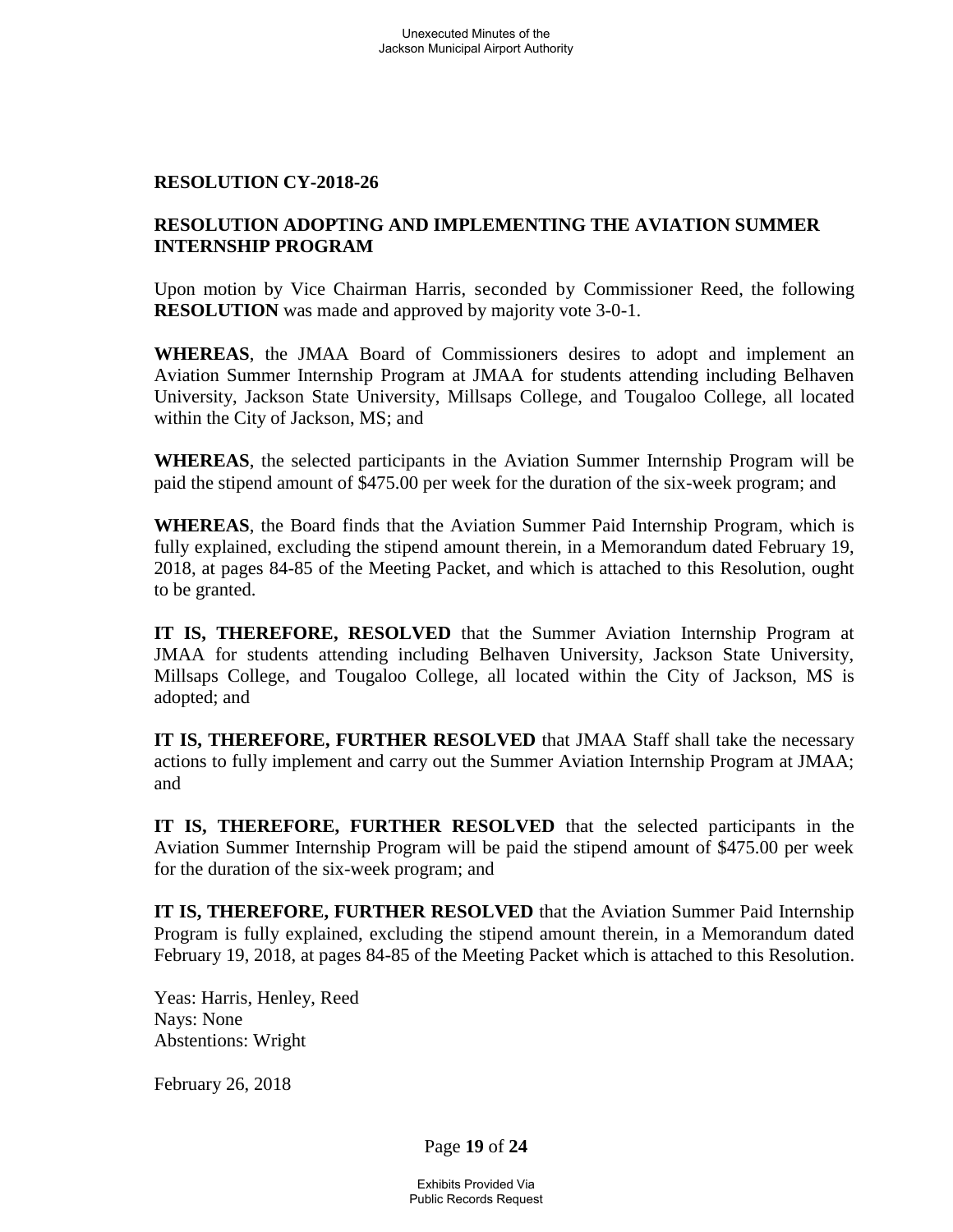**\*\*\***

Chairman Pastor Henley announced that the Meeting would return to the VII F. **Other Matters**

# *4. 172nd Airlift Wing of the Mississippi Air National Guard-Installation of three (3) Permanent Monitoring Wells, JAN: Authority to Execute an Access and Waiver Agreement (Cardno GS, Inc.)….……………...Page 81*

The Board held some discussion concerning the trichloroethylene levels in the groundwater of JMAA and the request submitted by the Mississippi Air National Guard.

Attorney Walker also informed the Board that the proposal by the Mississippi Air National Guard did not include a time limit on the Guard's access to JMAA property. He further explained that the testing could end after the first year or continue until there are no further signs of trichloroethylene for a year's time.

Mr. Newman explained some of the effects of trichloroethylene and what is being requested by the Mississippi Air National Guard.

After the discussion, the Board by a consensus determined that JMAA should also consider issuing a Request for Qualifications to hire a consultant to protect JMAA's interests.

# **RESOLUTION CY-2018-27**

# **RESOLUTION AUTHORIZING EXECUTION OF AN ACCESS AND WAIVER AGREEMENT APPROVED BY GENERAL COUNSEL WITH CARDNO GS, INC.**

Upon motion by Commissioner Reed, seconded by Commissioner LTC(R) Wright, the following **RESOLUTION** was made and approved by unanimous vote.

**WHEREAS**, the Board has considered the request of JMAA Staff for authority to execute an Access and Waiver Agreement, approved by General Counsel for Jackson Municipal Airport Authority ("JMAA"), between JMAA and Cardno GS, Inc. ("Cardno") the Engineering and Environmental consultant, employed by the 172nd Airlift Wing of the Mississippi Air National Guard ("ANG") for the installation of three (3) permanent monitoring wells on JMAA property; and

**WHEREAS**, the Board finds that such request, which is fully explained in a Memorandum dated February 26, 2018, at pages 81-83 of the Meeting Packet, ought to be granted.

**IT IS, THEREFORE, RESOLVED** that JMAA is authorized to execute an Access and Waiver Agreement, approved by General Counsel for Jackson Municipal Airport Authority ("JMAA"), between JMAA and Cardno GS, Inc. ("Cardno") the Engineering and Environmental consultant, employed by the 172nd Airlift Wing of the Mississippi Air National Guard ("ANG") for the installation of three (3) permanent monitoring wells on JMAA property; and

> Page **20** of **24** Exhibits Provided Via Public Records Request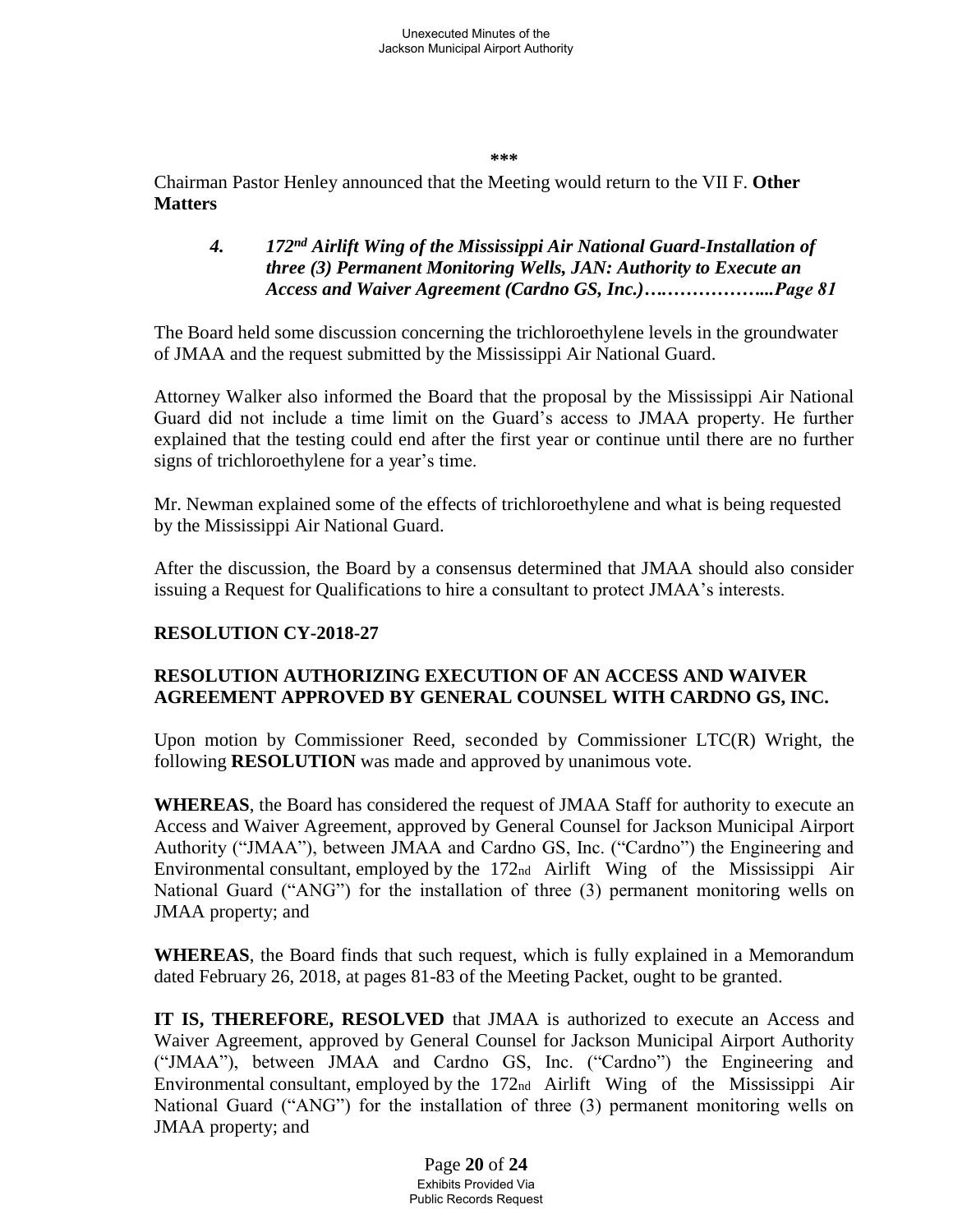**IT IS, THEREFORE, FURTHER RESOLVED** that such request is fully explained in a Memorandum dated February 26, 2018, at pages 81-83 of the Meeting Packet.

Yeas: Harris, Henley, Reed, Wright Nays: None Abstentions: None

February 26, 2018

#### **RESOLUTION CY-2018-28**

### **RESOLUTION GRANTING AUTHORITY TO PUBLISH A REQUEST FOR QUALIFICATIONS FOR ENVIRONMENTAL CONSULTING SERVICES TO REVIEW, EVALUATE, ETC. CURRENT AND FUTURE DATA PROVIDED TO JMAA RELATED TO POSSIBLE ENVIRONMENTAL HAZARDS**

Upon motion by Commissioner LTC(R) Wright seconded by Commissioner Reed, the following **RESOLUTION** was made and approved by majority vote 3-0-1.

**WHEREAS**, the Board has considered the request of JMAA's Staff for authority to publish a Request for Qualifications ("RFQ") for environmental consulting services to review, evaluate, etc. current and future data provided to JMAA as to possible environmental hazards on JMAA property and to possibly conduct testing regarding possible environmental hazards on JMAA's property.

**IT IS, THEREFORE, RESOLVED** that JMAA's Staff is authorized to publish a Request for Qualifications ("RFQ") for environmental consulting services to review, evaluate, etc. current and future data provided to JMAA as to possible environmental hazards on JMAA property and to possibly conduct testing regarding possible environmental hazards on JMAA's property.

Yeas: Henley, Reed, Wright Nays: None Abstentions: Harris

February 26, 2018

#### **3.** *Revisions to the JMAA Employee Handbook*

#### **RESOLUTION CY-2018-29**

### **RESOLUTION REVISING PORTIONS OF THE JACKSON MUNICIPAL AIRPORT AUTHORITY "EMPLOYEE HANDBOOK"**

#### Page **21** of **24**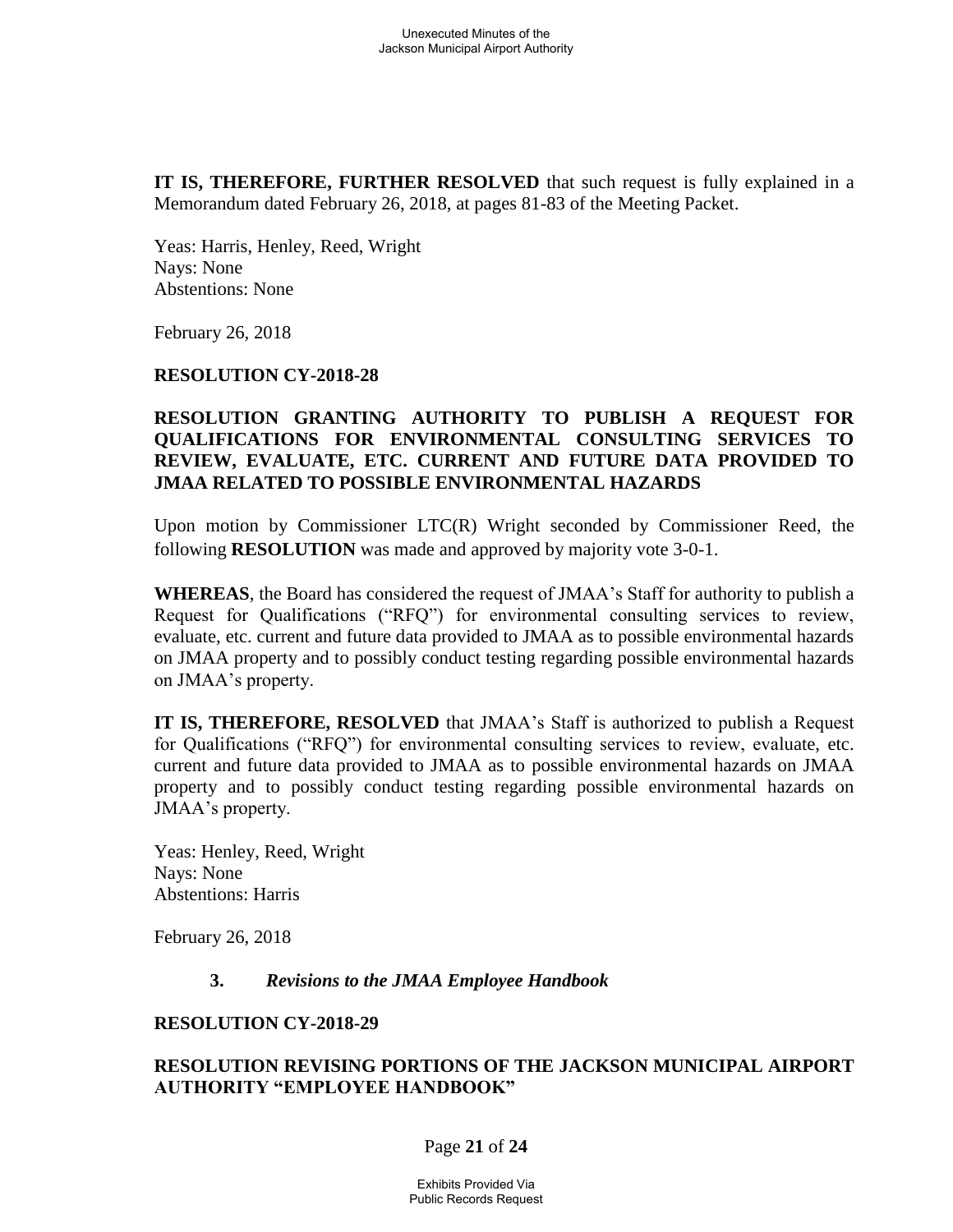Upon motion by Commissioner Reed seconded by Vice Chairman Harris, the following **RESOLUTION** was made and approved by a unanimous vote.

**WHEREAS,** the last revision of JMAA's current Employee Handbook was in 2013, and since then JMAA adopted a new logo; and

**WHEREAS**, the Board of Commissioners of JMAA adopted on February 29, 2016, via Resolution CY-2016-23, Strategic Plan 2021, which included new Mission, Vision, and Value Statements, and a new Organizational Chart; and

**WHEREAS**, the Board of Commissioners of JMAA adopted on March 27, 2017, via Resolution CY-2017-42, an Amended Management Portion of the Organizational Chart; and

**WHEREAS**, JMAA's current CEO did not author the "Welcome from the Chief Executive Officer" section currently included in the Employee Handbook; and

**WHEREAS,** JMAA Staff desires to revise the current "Employee Handbook" by replacing the existing Cover, Vision Statement, Mission Statement, Organizational Chart and "Welcome from the Chief Executive Officer" sections with new versions of them and adding the Value Statement referenced above; and

**IT IS, THEREFORE, RESOLVED** that the Board approves revising the current "Employee Handbook" by replacing the existing Cover, Vision Statement, Mission Statement, Organizational Chart and "Welcome from the Chief Executive Officer" sections with new versions of them and adding the Value Statement referenced above; and

Yeas: Harris, Henley, Reed, Wright Nays: None Abstentions: None

February 26, 2018

# *4. Cornerstone Government Affairs: Advocacy Update*

Chairman Pastor Henley introduced Mr. Elliot Flaggs, Vice President, to update the Board of Commissioners on the legislative advocacy being provided by Cornerstone.

Mr. Flaggs highlighted the actions that have occurred during the 2018 Mississippi legislative session as well as the actions that will occur moving forward in the session. Further Mr. Flaggs also distributed the handout entitled "JMAA Legislative Advocacy" which detailed the Mississippi 2018 Legislative highlights. The distributed document is attached as an exhibit to the February 26, 2018, Board Meeting Minutes.

Mr. Flaggs also explained to the Board the normal course of "bond bills" being approved by the legislature and provided the timeline concerning the passage of "bond bills."

> Page **22** of **24** Exhibits Provided Via Public Records Request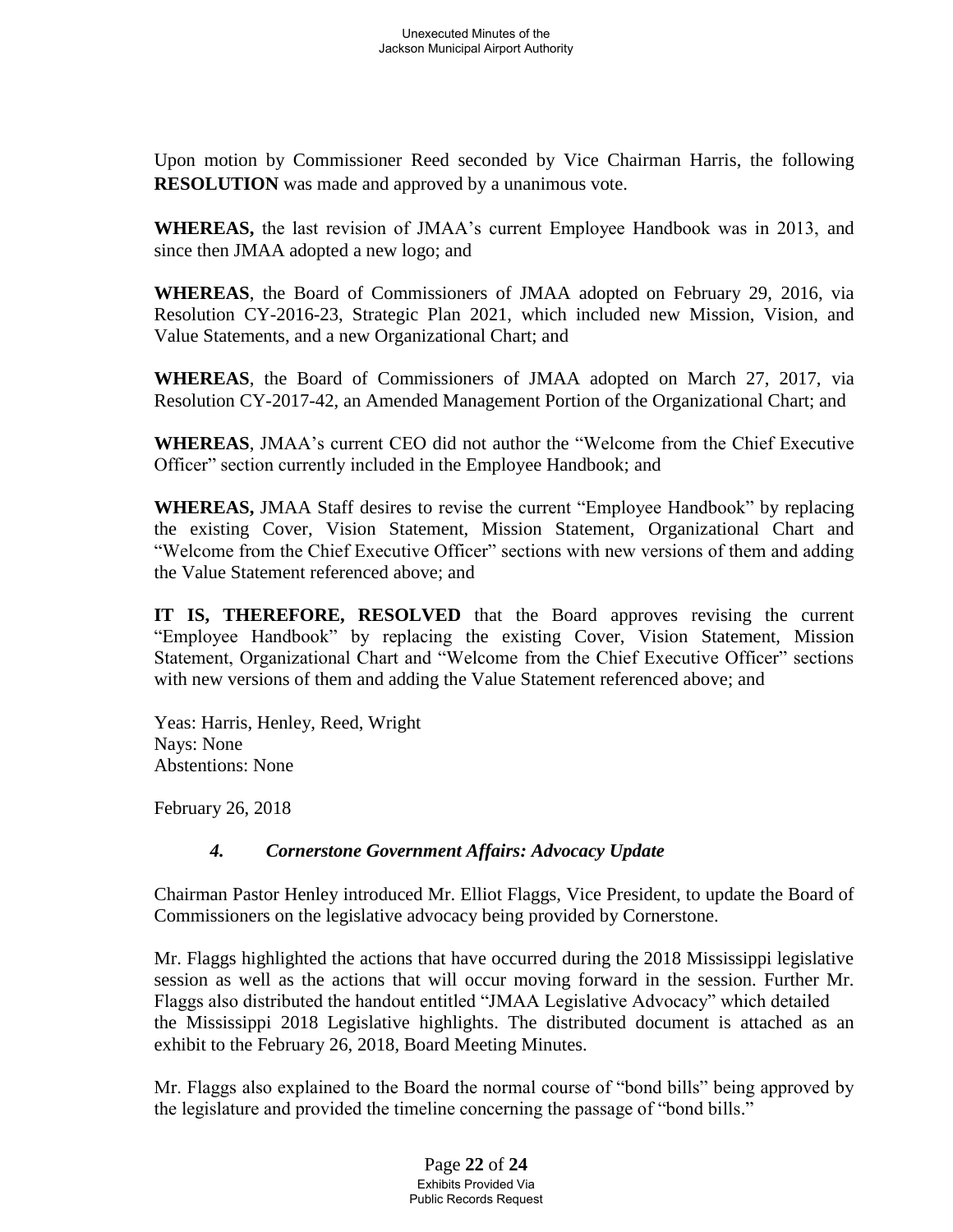During the presentation, the Board discussed outreach to legislators throughout the State of Mississippi to garner state-wide support.

### **OPEN SESSION**

Chairman Pastor Henley stated that it was necessary for the Board to enter Closed Session to determine if an Executive Session is appropriate and that he would entertain a motion to do this. Vice Chairman Harris then moved that the Board go into a Closed Session to discuss whether to go into an Executive Session to consider matters that he believed could be discussed in Executive Session and Commissioner LTC(R) Wright seconded the motion.

The Board unanimously resolved to close the Meeting. Chairman Pastor Henley asked all, except Mr. Carl Newman, CEO, Mr. Perry Miller, COO, attorneys from Walker Group, PC, and The May Law Firm, to leave the room.

All present, with the exceptions noted, were directed to vacate the room; this was done.

The Board went into Closed Session at 4:48 p.m.

# **CLOSED SESSION**

Commissioner Reed then moved that the Board enter Executive Session to discuss one (1) pending litigation matter, Jackson Municipal Airport Authority, Et Al. v Governor Phil Bryant, Et Al. Commissioner LTC(R) Wright seconded the motion to enter Executive Session and the Commissioners unanimously (4-0-0) resolved to enter Executive Session for the stated purpose.

The Closed Session ended at 4:56 p.m.

#### **OPEN SESSION**

Chairman Pastor Henley then invited all persons outside the room to re-enter, some did. Chairman Pastor Henley then stated in Open Session that the Board, during Closed Session, voted to enter Executive Session to discuss one (1) pending litigation matter, Jackson Municipal Airport Authority, Et Al. v Governor Phil Bryant, Et Al.

Chairman Pastor Henley asked all present, except for Mr. Carl Newman, CEO, Mr. Perry Miller, COO, attorneys from Walker Group, PC, and The May Law Firm, to leave the room. All present, with the exceptions noted, were directed to vacate the room; this was done.

The Board went into Executive Session at 4:57 p.m.

#### **EXECUTIVE SESSION**

During the Executive Session, the Board discussed one (1) pending litigation matter, Jackson

#### Page **23** of **24**

Exhibits Provided Via Public Records Request